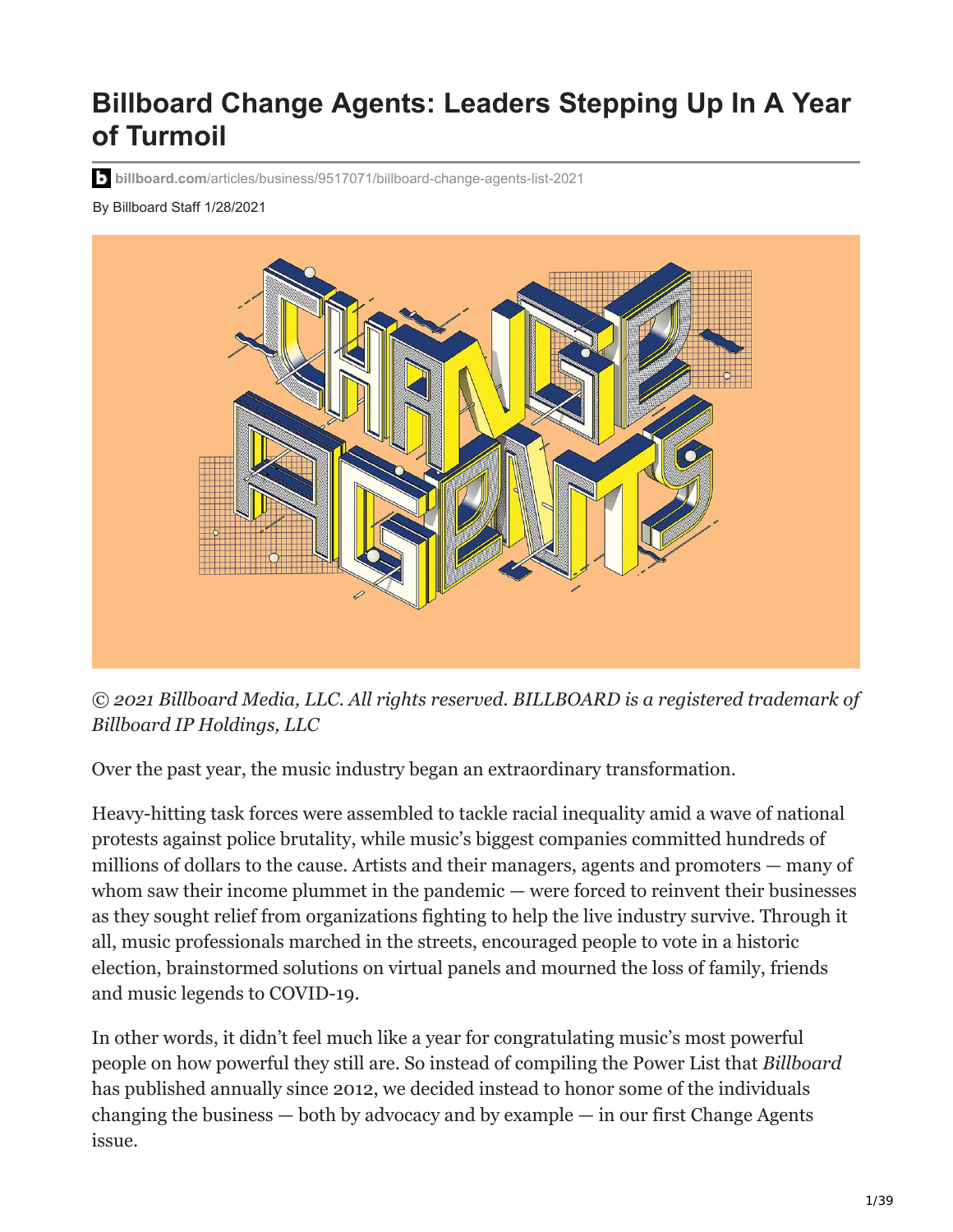This is by no means meant to be a comprehensive list of music executives fighting for justice or changing the game. It does not, for example, include the heads of the major music groups, even though Universal Music Group chairman/CEO Lucian Grainge announced an initial \$25 million "Change Fund," convened a social justice task force and promised more action to follow, while Sony Music Group chairman Rob Stringer drove the creation of a \$100 million Sony fund to fight racism around the world and Warner Music Group CEO Steve Cooper pledged to steer a \$100 million donation from owner Len Blavatnik to music industry charities and social justice as well. (The fund sizes and plans vary due to the different ways the three companies are structured.) Most of the people honored on *Billboard*'s most recent Power List, in fact, are not highlighted here, a choice that reflects no lack of advocacy or innovation on their part, but rather our own editorial decision to spotlight more of the individuals doing important work behind the scenes who might not be recognized on a traditional Power List, yet who could reshape music's balance of power in the future.

This year's Change Agents were selected by *Billboard*'s reporters and editors, who reviewed both news we covered and nominations the industry submitted in 2020 for all of *Billboard*'s lists, with particular attention to the advocacy efforts and movements that defined the year.

As the music business' proud publication of record, *Billboard* will continue to closely track its shifting power dynamics: Holding up the mirror on a regular basis will be an even more valuable service for an industry truly committed to change. But we hope that by looking at the landscape differently in 2021, *Billboard* can better help sustain the enormous momentum of all of the ambitious, change-making efforts underway — and we look forward to celebrating the results, when we gather in person once more.

#### **Towalame Austin**

#### *Executive vp philanthropy and social impact, Sony Music Group* **Jeff Walker** *Executive vp business and legal affairs, global digital business, Sony Music Entertainment* **Tiffany R. Warren** *Executive vp/chief diversity and inclusion officer, Sony Music Group*

"This past year has been dominated by extraordinary struggles," says Walker of the collision of the pandemic, the fight for racial justice, natural disasters linked to climate change, gun violence and "a bitterly divided political sphere." They "all demand our attention," he says, and "they will continue to dominate the 2021 landscape." Walker joined Sony colleagues in seeking the repeal of New York state's Civil Rights Law Section 50-A, which shielded the public release of police disciplinary records. (In June, Gov. Andrew Cuomo signed a bill repealing the law.) Austin, as part of Sony Music Group's Social Justice Fund, spearheaded the launch of national, nonpartisan voter education campaign Your Voice, Your Power, Your Vote, focused on "educating individuals about the importance and power of exercising your right to vote," she says. Sony's Global Relief Fund addressed the needs of essential workers, homelessness and educational issues brought on by COVID-19, adds Austin. Warren's 15 year-old group Adcolor, which promotes inclusion in creative businesses, held a virtual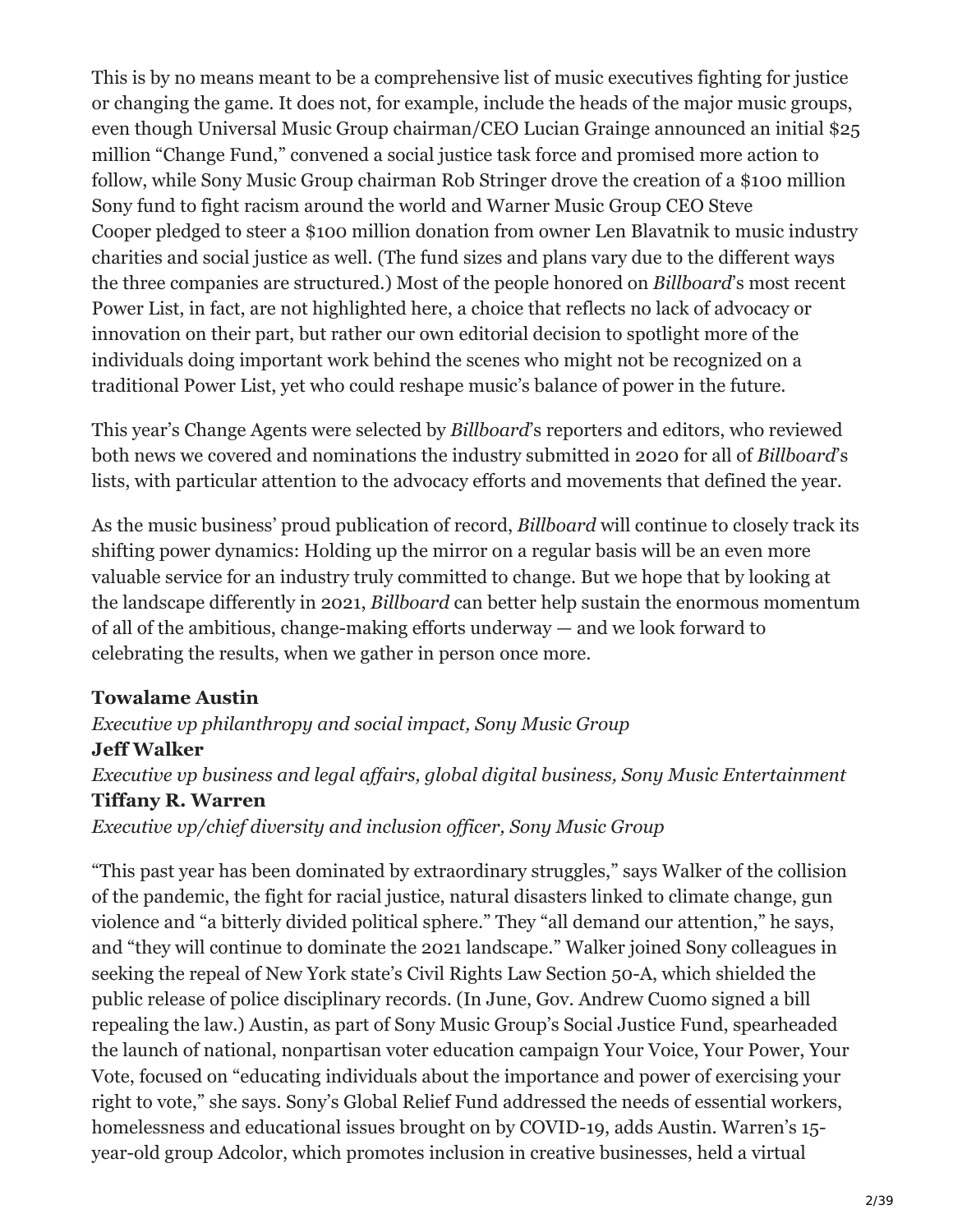conference in September with 8,400 professionals from 50 countries, drawing 150,000-plus views. "The greatest chance we have to truly change the world is in the place we spend the most time: work," says Warren. "The goal is to create a community of diverse professionals."

**Lasting Change Requires:** "Acknowledgement of what needs to be changed. Commitment to making that change. And discipline to carry out these changes." - Austin

#### **Jeffrey Harleston** *General counsel/executive vp business and legal affairs, Universal Music Group; interim chairman/CEO, Def Jam Recordings* **Ethiopia Habtemariam** *President, Motown Records; executive vp, Capitol Music Group* **Eric Hutcherson** *Executive vp/chief people and inclusion officer, Universal Music Group*

In response to calls for racial justice, UMG announced its Task Force for Meaningful Change on June 4. By connecting 40 executives from its different labels and business units around the world, UMG created "a space for real, honest and, at times, uncomfortable conversations that have led to incredible ideas, strategies and initiatives to drive long-term change," says Harleston. Among UMG's first moves: hiring former NBA human resources executive Hutcherson to run the company's inclusion efforts. Citing mental health and wellness as another primary focus, Habtemariam adds, "I'm proud that we have a global organization being thoughtful about what real change looks like, what we have to do to get there and a commitment to see it through."

**President Biden Must Focus On:** "The restoration of the most basic norms of human interaction — civility, empathy and compassion." - Harleston

#### **Dr. Maurice Stinnett**

*Head of global equity, diversity and inclusion, Warner Music Group* **Eliah Seton** *President of independent music and creator services, Warner Music Group* **Temi Adeniji** *Senior vp international strategy and operations, Warner Music Group*

Stinnett — who has a divinity degree and a Ph.D. in education and organizational leadership — approaches issues of diversity with both ministerial passion and academic rigor. He joined WMG in August after leading diversity and inclusion initiatives for BSE Global, the parent company of the Brooklyn Nets and New York Liberty. He emphasizes WMG's global position ("46 countries, six continents") when he talks about making the company "a place where everyone feels like they belong," and he speaks of the tragic events of 2020 as a historic moment when "everyone is paying attention and there's real opportunity to make progress." To that end, Stinnett says the \$100 million Warner Music Group/Blavatnik Family Foundation Social Justice Fund "puts us on the front lines of anti-racism, social justice and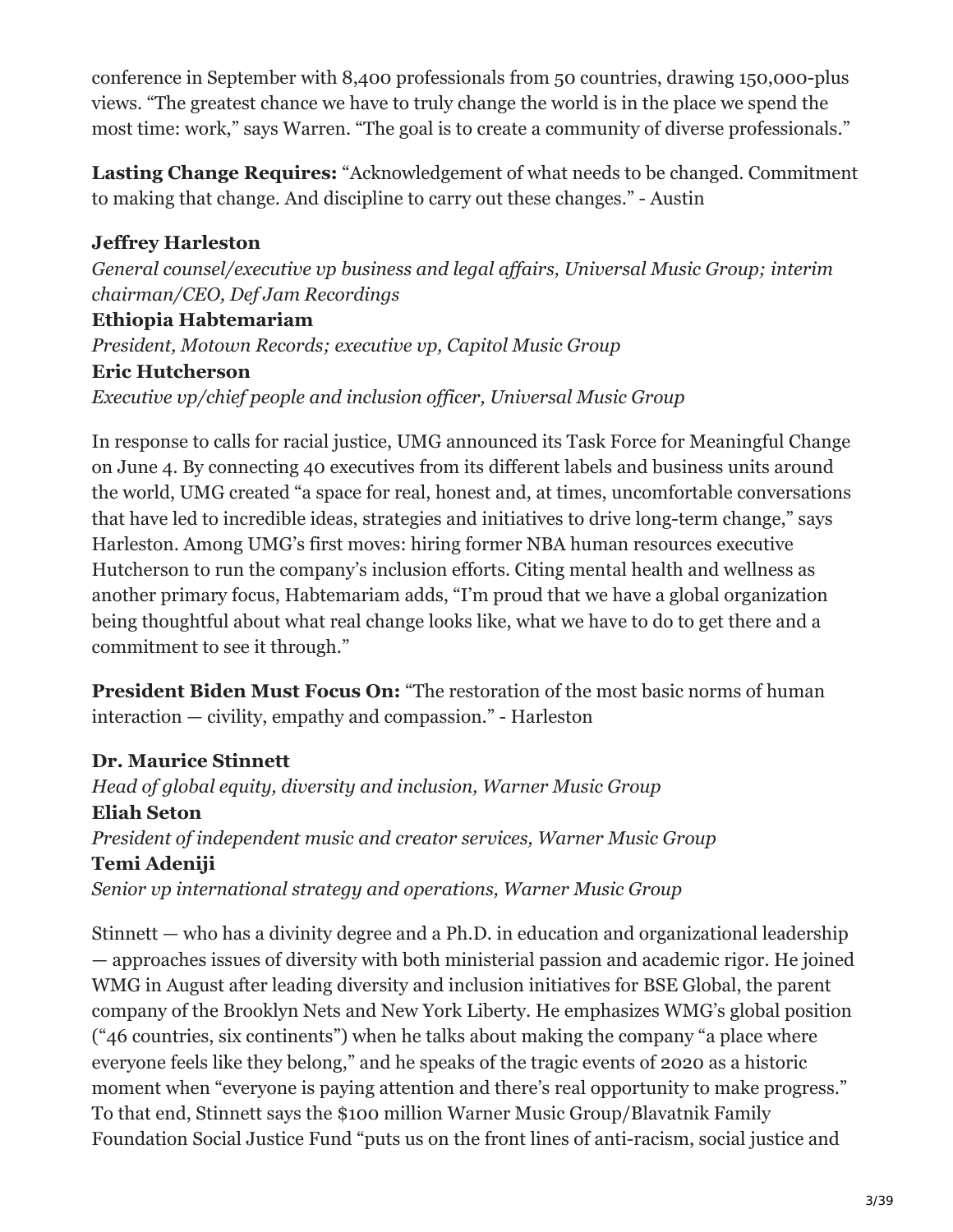cultural preservation." Adeniji — who serves as a member of the board of directors for the fund — adds that creating a strategy for long-term grants "has compelled us to move beyond allocating capital and into truly understanding the nature of various methods of intervention, from direct services to advocacy." And Seton — who is co-chair of WMG's equity, diversity and inclusion council as well as the executive sponsor of the company's LGBTQ+ employee resource group — calls Stinnett's leadership "a game-changer for us."

**Lasting Change Requires:** "Honesty, consistency, accountability and imagination." - Stinnett

#### **Brianna Agyemang**

*Co-founder, #TheShowMustBePaused; senior artist campaign manager, Platoon* **Jamila Thomas** *Co-founder, #TheShowMustBePaused; senior director of marketing, Atlantic Records*

Equity for Black people working in the music industry was the cause that went viral when young disrupters Agyemang and Thomas launched #TheShowMustBePaused — and shut down the music business for a day  $-$  in early June. The pair issued a formal list of demands to music companies in September designed to "gain more room for growth opportunities for Black people" through transparency, accountability and recruitment, among other initiatives. As Agyemang and Thomas recently noted after being named *Billboard*'s Women in Music 2020 Executives of the Year: "We're in this for the long haul."

**My Resolution For This Year:** "Finding balance in an unbalanced world." - Agyemang

#### **Andy Bernstein** *Founder/executive director, HeadCount* **Peter Shapiro** *Chairman, HeadCount; founder, Dayglo Presents*

The nonpartisan HeadCount has partnered with musicians and festivals to help over 1 million music fans register to vote since 2004, but during 2020's unprecedented election season, its pro-democracy mission "never felt more important," says Bernstein, 49. With live events on pause, the organization brought its outreach online, participating in over 50 livestreams; partnering with companies like Spotify, Grubhub, Atlantic Records and ASCAP; and joining forces with artists like Cardi B to get out the vote. HeadCount also linked with Global Citizen in the fall for the Just Vote campaign, where fans who checked their voter registration status could win prizes like a signed guitar from Taylor Swift, dance lessons with Usher or even a happy hour with Quavo.

**Lasting Change Requires:** "Accountability, most of all to yourself. Headlines and accolades are great, but if you can't quantify your impact and see it grow over time, you probably need to find another line of work." - Bernstein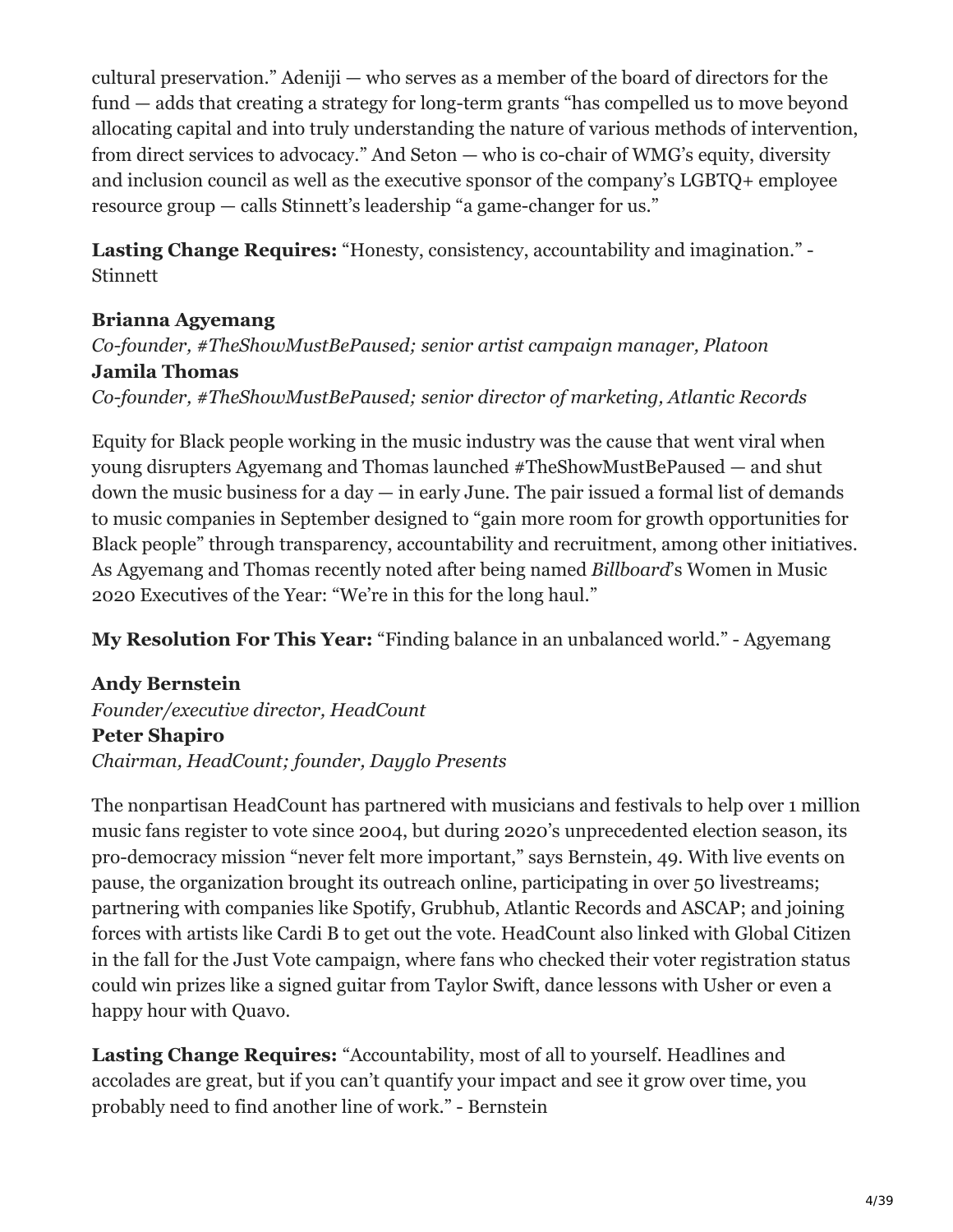#### 2020HHA/Getty Images via Getty Images Quavo

#### **Binta Niambi Brown**

*Co-founder/co-chairman, Black Music Action Coalition (BMAC); founder/CEO, omalilly projects* **Willie "Prophet" Stiggers** *Co-founder/co-chairman, BMAC; CEO, 50/50 Music Group Management; co-founder, BreatheWithMeRevolution* **Ashaunna Ayars** *Co-founder/vice chair, BMAC; founder/CEO, The Ayars Agency* **Caron Veazey** *Co-founder/vice chair, BMAC; founder/CEO, Something in Common* **Shawn Holiday** *Co-founder/executive vice chair, BMAC; co-head of urban music, Columbia Records* **Courtney Stewart** *Co-founder/vice chair, BMAC; CEO, Right Hand; co-founder, Keep Cool Records* **Damien Smith** *Co-founder/treasurer, BMAC; partner, Full Stop Management* **Jamil Davis** *Co-founder/secretary, BMAC; co-CEO, The Revels Group*

The BMAC launched in June during what became a year of reckoning for the music industry and society at large. Its goal: to ensure that racial reconciliation is not just a moment but a sustainable movement to bring about permanent change. "We organized and united a [200 plus] community of artist managers, attorneys and other industry professionals who have historically competed against one another to instead collaborate, share information, help one another and stand together in the face of injustice," says Brown. Adds fellow board co-chair Prophet: "We're working across genres, opening up the dialogue about systemic racism in the music business and taking a deep look at this buried reality to build an equitable industry and society."

**Lasting Change Requires:** "Self-examination, understanding and allowing for a deep change of heart that enables us to see one another and show one another mercy and compassion. And Love." - Brown

#### **Cameo Carlson**

*Co-founder/treasurer, Nashville Music Equality; co-founder/president, mtheory Nashville* **Beverly Keel**

*Co-founder/secretary, Nashville Music Equality; dean of media and entertainment, Middle Tennessee State University; co-founder, Change the Conversation*

#### **Kortney Toney**

*Co-founder/executive director, Nashville Music Equality; corporate sponsorship manager, Nashville Symphony; marketing consultant*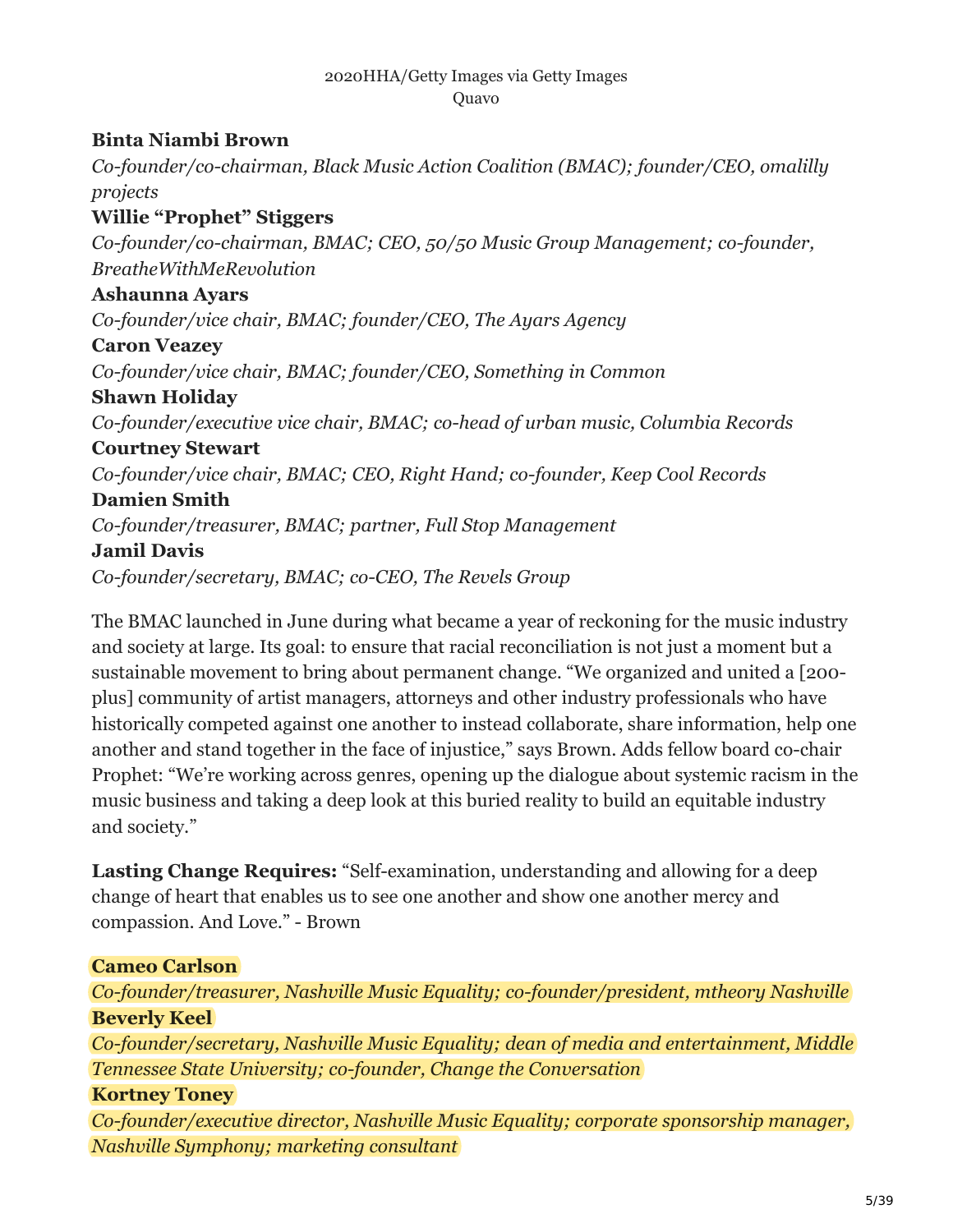Toney, 30; Keel, 54; and Carlson, 49, organized a Zoom panel for Blackout Tuesday "to help educate white people about the struggles and challenges that so many [Black people] have endured while just trying to live out their dreams" in the music industry, says Toney. That session led to the launch of Nashville Music Equality. The initial event, put together in 72 hours, "affected more than 1,000 people," says Toney, and kicked off the group's mission to create conversations that educate and provide resources "that will help people better understand the struggles that people of color face and in return create lasting impact."

**Lasting Change Requires:** "Having people of color not only in the room but at the table where decisions are made." - Toney

#### **Daouda Leonard**

#### *Founder/CEO, CreateSafe*

In a year when many artists scrambled to monetize their music on streaming platforms, Leonard, 40, offered them the information to do so. He and his team developed Record Deal Simulator, which was designed to open source music business knowledge and enable financial literacy. They also launched a mix distribution partnership with Apple Music (in beta) to help DJs make money on online platforms. "Royalty injustice and the need for financial literacy were exacerbated in 2020," says Leonard. "Understanding where the money is, how to get it and how to calculate the value will continue to be a major theme."

**President Biden Must Focus On:** "The global climate crisis. Much of what we experienced in 2020 was brought on by how we as a species treat the planet we live on."

#### **Josh Norek**

*Co-chair, Voto Latino Foundation Impact Council; president, Regalías Digitales*

Norek, whose father was arrested for voter registration work 50 years ago, reinforced his long-standing support for Voto Latino by overseeing a coalition of over 300 artists, labels and executives to promote voter registration in a year in which the Latino vote tipped scales. At the same time, as president of music royalty collection firm Regalías Digitales, he pledged 20% of the company's earnings and staff's time to nonprofit organizations focused on civic engagement and civil rights.

**Lasting Change Requires:** "An ongoing commitment to volunteer and speak out against injustice. The threats to democracy and civil rights are constant, and one election cycle or a new president will not change that."

#### **Cristina Novo-Bernal**

*Founder, Conciencia Collective; owner, Artistry & Records*

On June 26, a month after the police killing of George Floyd, Novo-Bernal — with the help of over 100 Latin artists and executives — launched Conciencia Collective, an alliance against racial and social injustice that hosts roundtable discussions featuring musicians, historians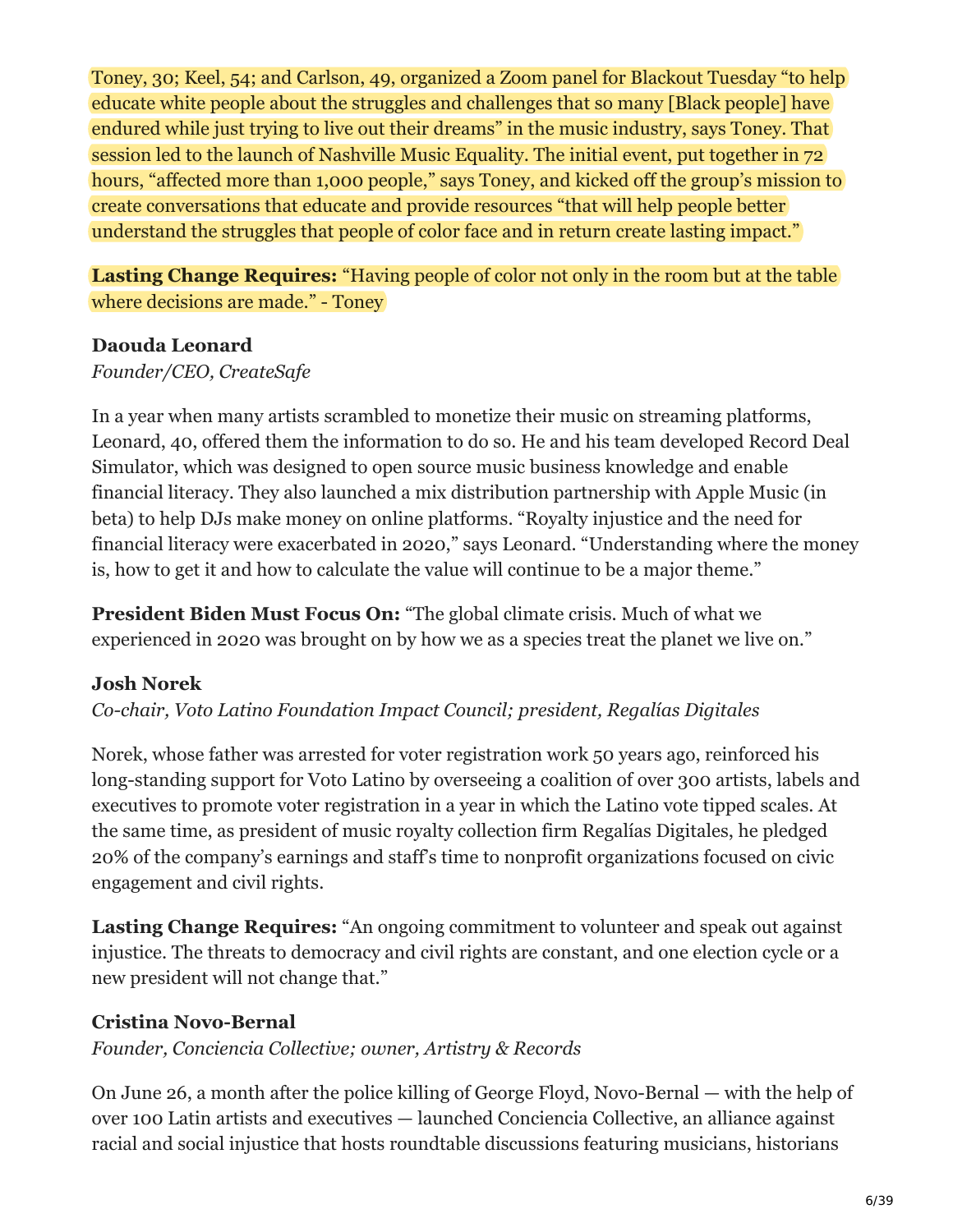and executives, in partnership with media company Mitú. "It was important to elevate the voices of artists to help educate and shine a light on injustices within our community," says Novo-Bernal. "It's important for us as humans to share different perspectives, but also find key insights from experts in the respective fields who wanted to share their insight and knowledge virtually during a time when people couldn't be together physically."

**Lasting Change Requires:** "Persistence, consistency and informing the public to make the right decisions."

#### **Steven Singer**

*Campaign director, entertainment division, UJA-Federation of New York*

The UJA-Federation of New York sprang into action when COVID-19 struck, helping tens of thousands who have been in need of food during the pandemic. According to the New York State Department of Labor, the unemployment rate in New York City as of November 2020 stood at 12.1%, compared with 3.6% at the same time the year before. Since March, the Jewish philanthropic organization has allocated \$64 million in emergency relief, with more funding still to come. While the pandemic has "ripped open the gaps in society," says Singer, "being able to engage the community and raise critical dollars has been super gratifying."

**The Most Underreported Music-Biz Story of 2020:** "How quickly the music industry mobilized. You see an astonishing outpouring of generosity and unity."

#### **Carmela Wallace**

*Founder, Live Free 999 Fund*

Hsiao Ron Cheng Carmela Wallace and Juice Wrld

[To millions of fans, he was the superstar rapper Juice WRLD, who first scaled the Billboard](https://www.billboard.com/charts/hot-100) Hot 100 in 2018 with the No. 2 hit "Lucid Dreams."

To Carmela Wallace, his mother, he was Jarad Higgins, with whom she shared loving moments — and for whom she grieved after his death on Dec. 8, 2019, "due to oxycodone and codeine toxicity," a medical examiner later ruled.

"Jarad and I were always close," Wallace wrote in an open letter on Oct. 10, 2020, marking World Mental Health Day. "We liked to play pinball together. We had long conversations about his future and about the world in general. But like any mother and son, we had our issues. I wanted him to focus on school, but he was always more interested in music."

Last April, Wallace established the Live Free 999 Fund to honor her son's memory and help support programs that assist young people battling addiction, anxiety and depression.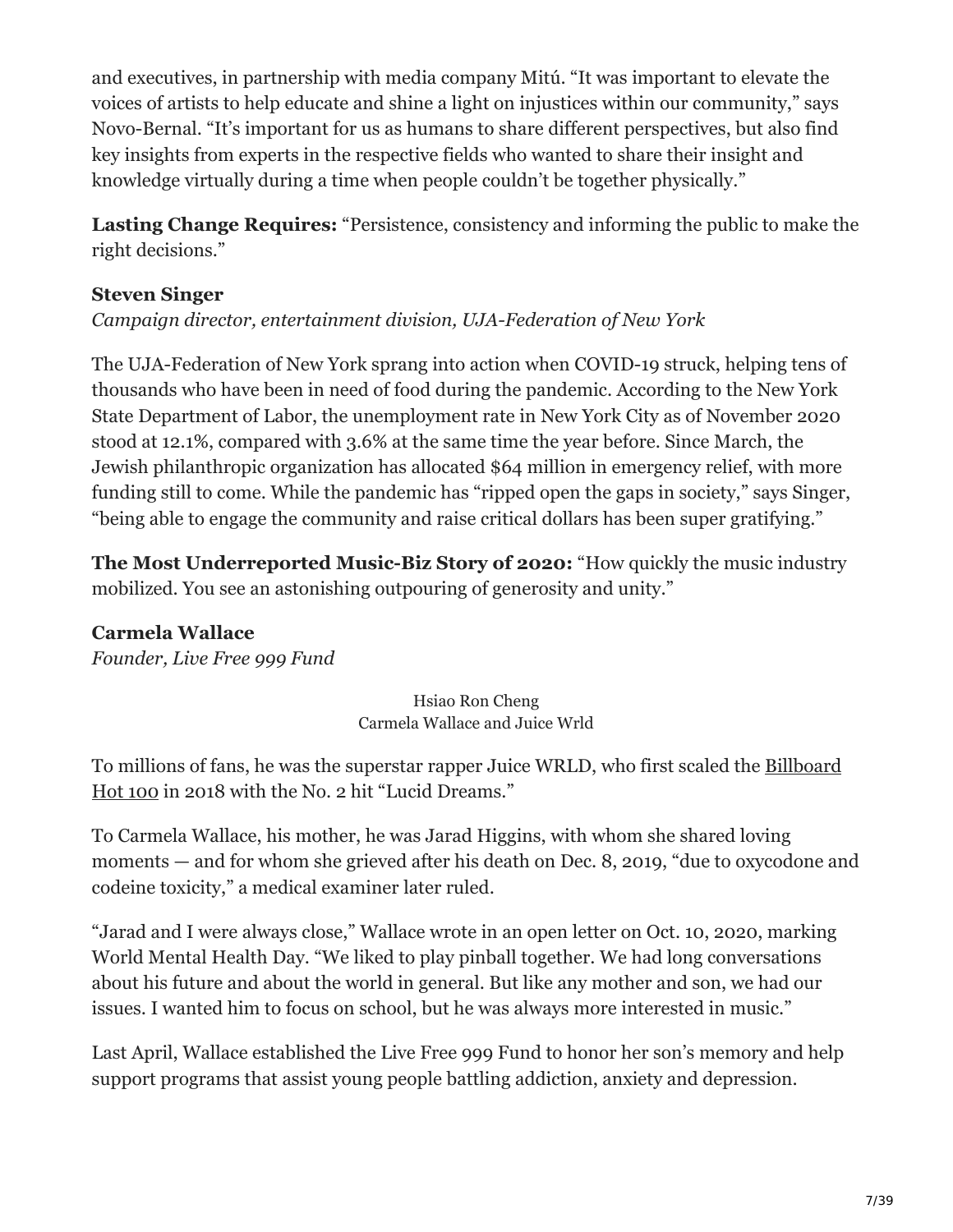In announcing the fund, she wrote: "Young people around the world were truly touched by Jarad's music because he spoke to issues and situations in his music that resonated with them so deeply. I was aware of his struggles with addiction, anxiety and depression; we had many conversations about his challenges with these issues. I know he truly wanted to be free from the demons that tormented him. I made the decision upon his death that I was going to share his struggles with the world with the objective of helping others."

The pandemic, Wallace recently told *Billboard*, "has interrupted our 'normal' and caused us all to walk in uncharted territory. Consequently, many people are experiencing fear, anxiety and depression."

But there are resources available: The Live Free 999 Fund has set up a free, 24/7 text crisis line. And as more people struggle with mental health amid the coronavirus pandemic, Wallace says she plans to "extend the number of programs [we] support" this year.

Accomplishing lasting change, says Wallace, takes "a realistic plan, commitment and resources."

#### **Henry Cárdenas**

*Co-founder, Maestro Cares Foundation; CEO, Cárdenas Marketing Network*

As the pandemic paused live concerts, Cárdenas focused even more on Maestro Cares, the foundation he co-founded with Marc Anthony. Construction continued on seven of its projects, including a care center for severely ill children in Peru and a home for children with renal disease in Chile, with a total of 21 initiatives on deck, including efforts with Bad Bunny and Maluma. "One of my objectives is to teach artists how to engage in philanthropy in Latin America, especially when it comes to children," says Cárdenas. "I want to plant a seed in every town in Latin America."

**President Biden Must Focus On:** "Assisting small businesses, especially in the music industry."

# **Shawn "JAY-Z" Carter** *Founder, Roc Nation* **Jay Brown** *Vice chairman, Roc Nation* **Desiree Perez** *CEO, Roc Nation*

Roc Nation doubled down to fight racial injustice, supporting legal teams representing the families of Breonna Taylor, Ahmaud Arbery and George Floyd, while leveraging its partnership with the NFL to raise awareness of racial and social justice issues. It created partnerships with Feeding America, Until Freedom and Gathering for Justice. "This year, we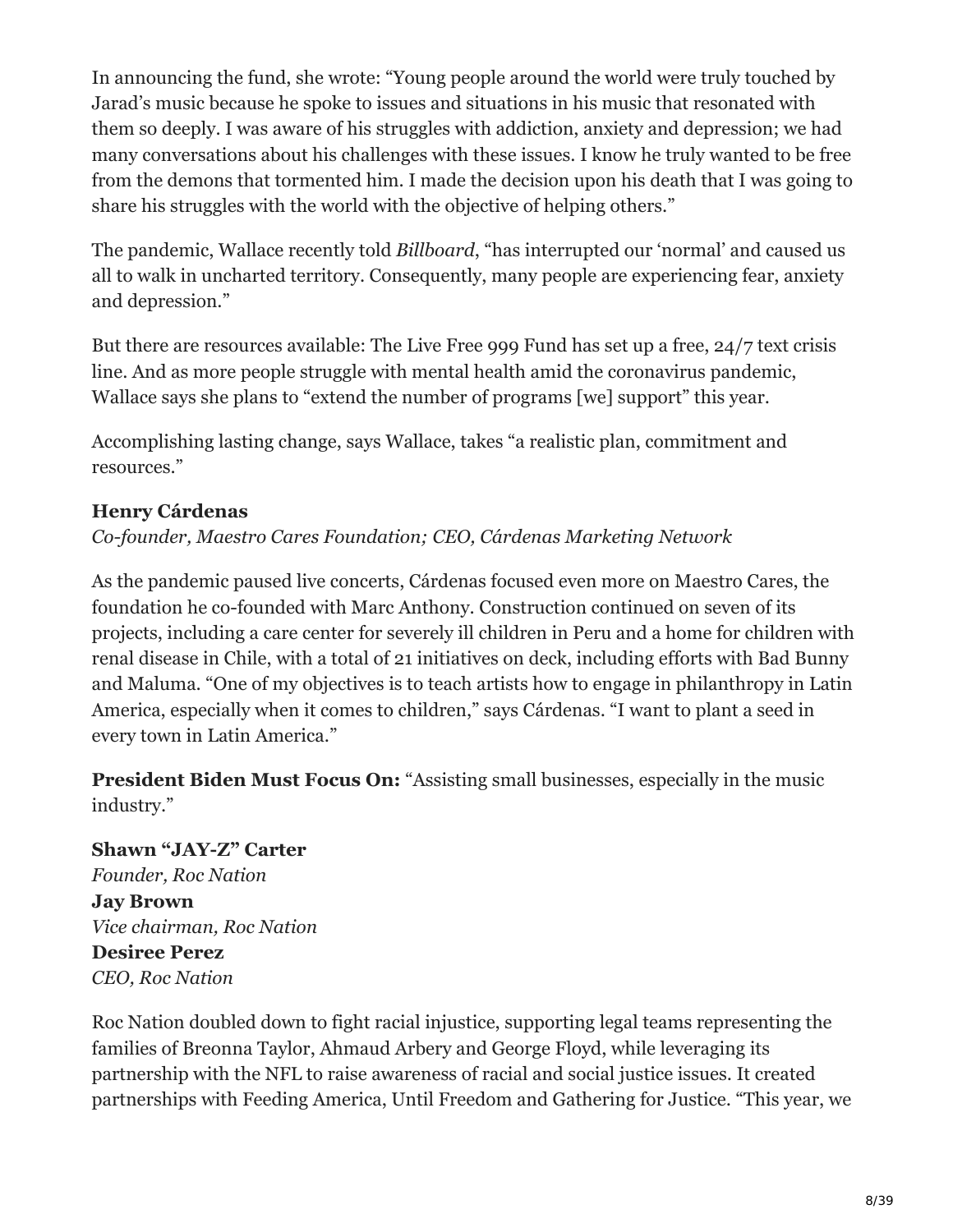strengthened our resolve to fight for those who don't have a voice," says Perez. "No matter what is happening, we have a platform to raise awareness and work to change the injustices in the system."

**Lasting Change Requires:** "Courage, conviction and commitment." - Perez

Kevin Mazur/Getty Images for Roc Nation Jay-Z

#### **Jason Flom**

*Founding board member, Innocence Project; CEO, Lava Media*

As host of the podcast *Wrongful Conviction With Jason Flom* and a founding board member of the Innocence Project, Flom, 59, has advocated for prison reform and "decarceration" across the United States since the 1990s. In April, he wrote letters to a dozen governors "imploring them to release elderly, nonviolent and at-risk inmates," he says. "Yet our government's overall response has been one of deadly apathy." He adds that society needs to "totally reimagine the relationship between police and the people and communities they serve."

**President Biden Must Focus On:** "Making us all safer, healthier and more united by prioritizing education, health care and social services over mass incarceration and overpolicing."

# **Mark Gillespie**

*CEO, Three Six Zero*

Under the leadership of Gillespie, 39, Three Six Zero joined the Black Music Action Coalition. He supported employees as they educated themselves on racial justice issues and reached out to elected officials. His company donated to myriad Black Lives Matter-affiliated organizations and made Juneteenth a companywide day of reflection. "The movement has encouraged people to create change and demand accountability and question those in power, which has been long overdue and needs to remain an everyday priority," says Gillespie. These efforts must be paired with "discipline, real long-term commitment and trust in the people around you."

**My Resolution For This Year:** "To safely bring people together in as many ways as possible."

# **Laurent Hubert**

*CEO, Kobalt*

Under Hubert, Kobalt supported its staff amid the pandemic with increased resources, stipends for remote working, Friday afternoons off and extended vacation time around the holidays. Hubert also helped lead the creation of a stronger, more inclusive environment by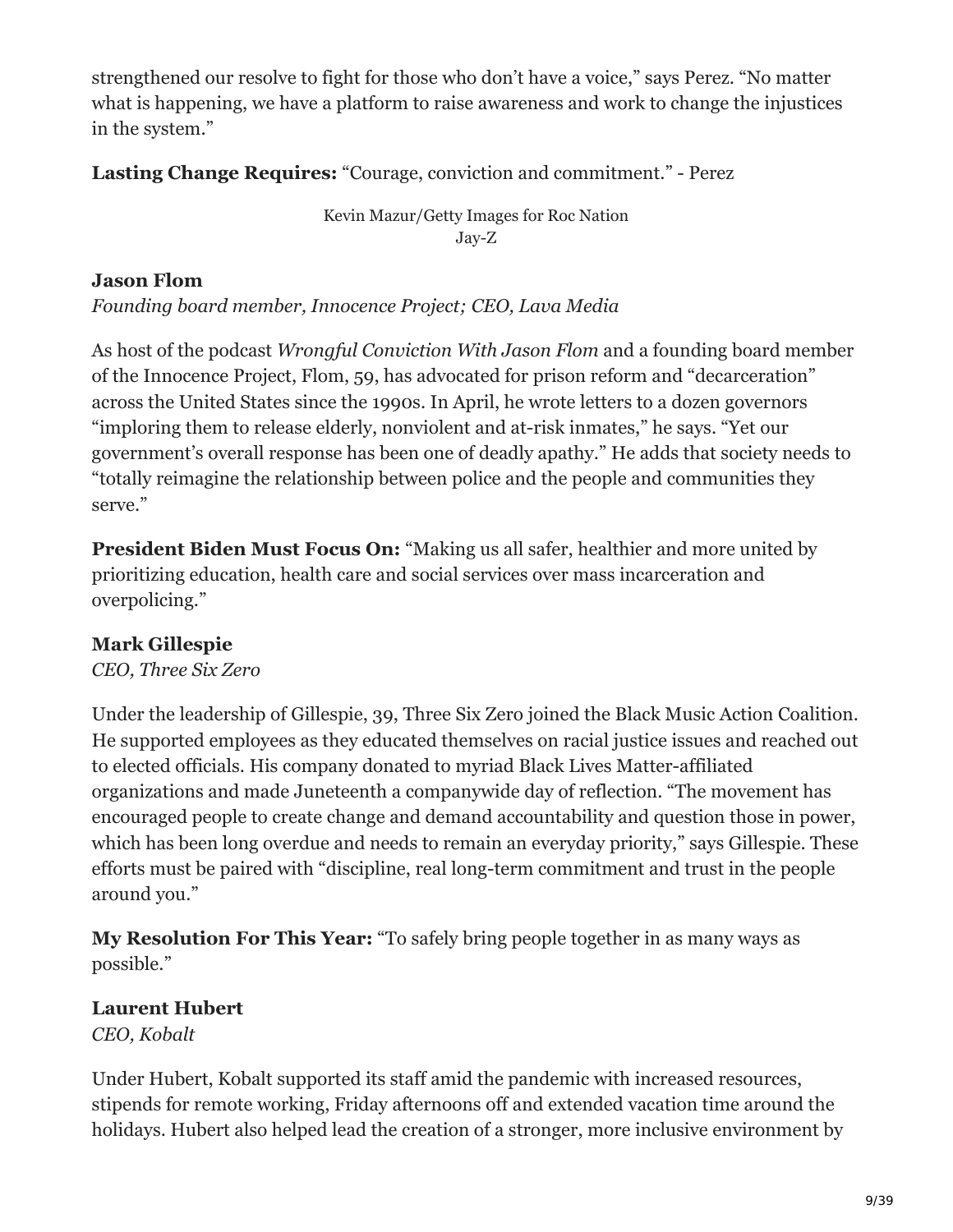implementing a diversity, equity and inclusion board and task force, mandatory unconsciousbias training and panels for staff. "This past year has been unlike anything before, and we've had to adapt like many in the industry," he says. "We continue to actively bridge the gaps the pandemic" has created.

**Lasting Change Requires:** "Leadership that does not shy away from innovating and taking risks. There are no shortcuts to change and success."

#### **Ben Katovsky**

*COO, BMG*

As chair of BMG's global resilience team, Katovsky, 39, ensured the company's employees around the world were protected while shifting to remote operations during the pandemic. The death of George Floyd in May was "a bitter reminder that amid short-term crises, we still face longer-term challenges." Under Katovsky's guidance, five years after abolishing packing and goods accounting deductions on digital products, BMG eliminated controlledcomposition clauses in its recording deals and has started to review its historic contracts for evidence of racial inequities.

**President Biden Must Focus On:** "Strengthening trade and the special relationship between America and the United Kingdom post-Brexit."

#### **Ruth Martinez**

*Chief people officer, Concord*

In September, Concord announced a \$10 million impact investment initiative to support music and theater projects by creators from underrepresented communities, while in November, the company hosted its inaugural Reading Day, where 64 virtual groups of employees across five time zones discussed social unrest, systemic racism, individual and collective responsibility, and how the company could better address those topics. "We don't shy away from things because they're hard or risky," says Martinez, "and this was well worth the effort."

**My Resolution For This Year:** "To try to have more balance in my own life. My job involves making sure everyone else is OK, so a year like 2020 has made it challenging to focus on much of anything else."

#### **Shauna Nep**

*VP philanthropy, SB Projects; executive director, Yael and Scooter Braun Family Foundation*

"Because of the government's lack of assistance to those who need it during the pandemic, nothing is more important than getting cash and resources directly to people who are struggling," says Nep, who in the past year worked to channel support from Scooter and Yael Braun, as well as SB Projects' management clients, to an array of organizations. Those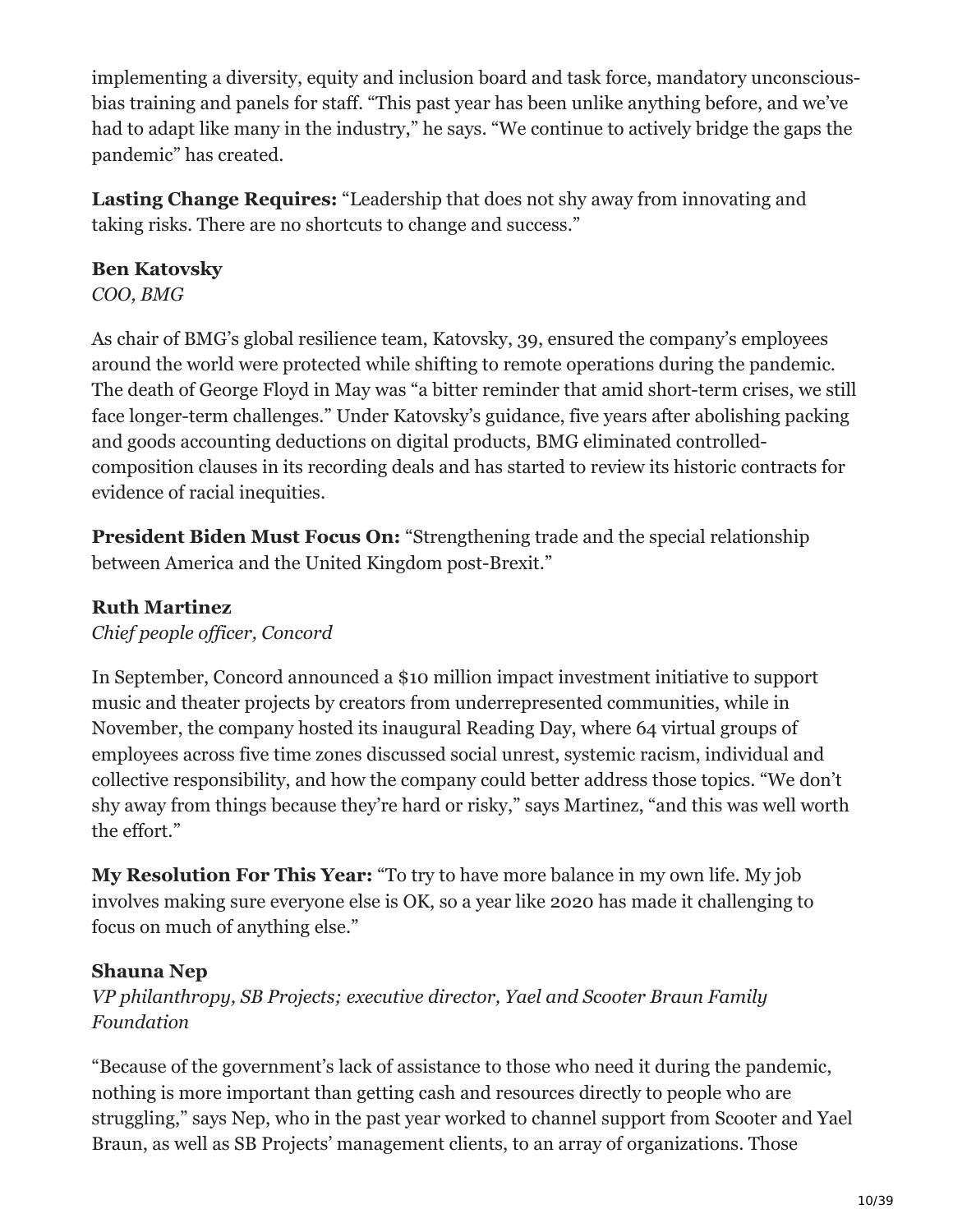include GiveDirectly, National Domestic Workers Alliance, Opportunity Fund, Direct Relief, Black Voters Matter, New Georgia Project, Color of Change, Action NC and Make the Road Pennsylvania. Ariana Grande joined in during the fall, sending both food trucks to feed people at the polls with World Central Kitchen and a bus offering voters important information, in partnership with Desmond Meade and his Florida Rights Restoration Coalition.

Lasting Change Requires: "Continuously listening to those working on the issues day in and day out. And then significant and continued investment in those activists and organizations who are making the change."

#### **Steve Stoute**

#### *Founder/CEO, UnitedMasters, Translation*

"The challenge that has been most important to me is not losing momentum around the realization that racism is part of the fabric of this country," says Stoute. "We also must all look inside of ourselves to see how we can contribute to eradicating the spread of this virus." In June, Stoute wrote to the Association of National Advertisers asking it to prioritize diversity and inclusion. "For years I've seen band-aid solutions that never really led to a serious, actual commitment to engaging with African American audiences," he says. "There is more work to be done." At UnitedMasters, he has emphasized empowering artists to "retain ownership of their art and remain independent" — a beacon for creators, "especially in this moment."

**Lasting Change Requires:** "A real commitment. Companies need to empower a chief diversity officer who reports directly to the CEO. Is your board as diverse as it can be? I'm sure it's not."

# **Katie Vinten**

*Founder/CEO, Black Diamond Artist Management; co-founder, FACET Publishing, FACET Records*

Vinten,  $37$  — an artist manager, music publisher and label executive — leads companies where the majority of her clients are members of underrepresented groups. While trying to educate herself and her team on racial justice issues, she also has an ongoing commitment to research autoimmune disease. (Vinten has a daughter with Type 1 diabetes.) In 2020, thanks to Vinten's support, the JDRF annual gala, which raises funds for diabetes research, switched to a virtual event, with appearances by Bebe Rexha, JoJo and "Type 1 warrior" RaeLynn. "I'm so proud of being able to pivot and still raise valuable research dollars in an unprecedented time," says Vinten. "Being an immune-compromised person from any ailment during this time has been very scary, to say the least."

**Artist I Most Want to See in Concert After the Pandemic:** "It will always be John Mayer. Sorry, not sorry."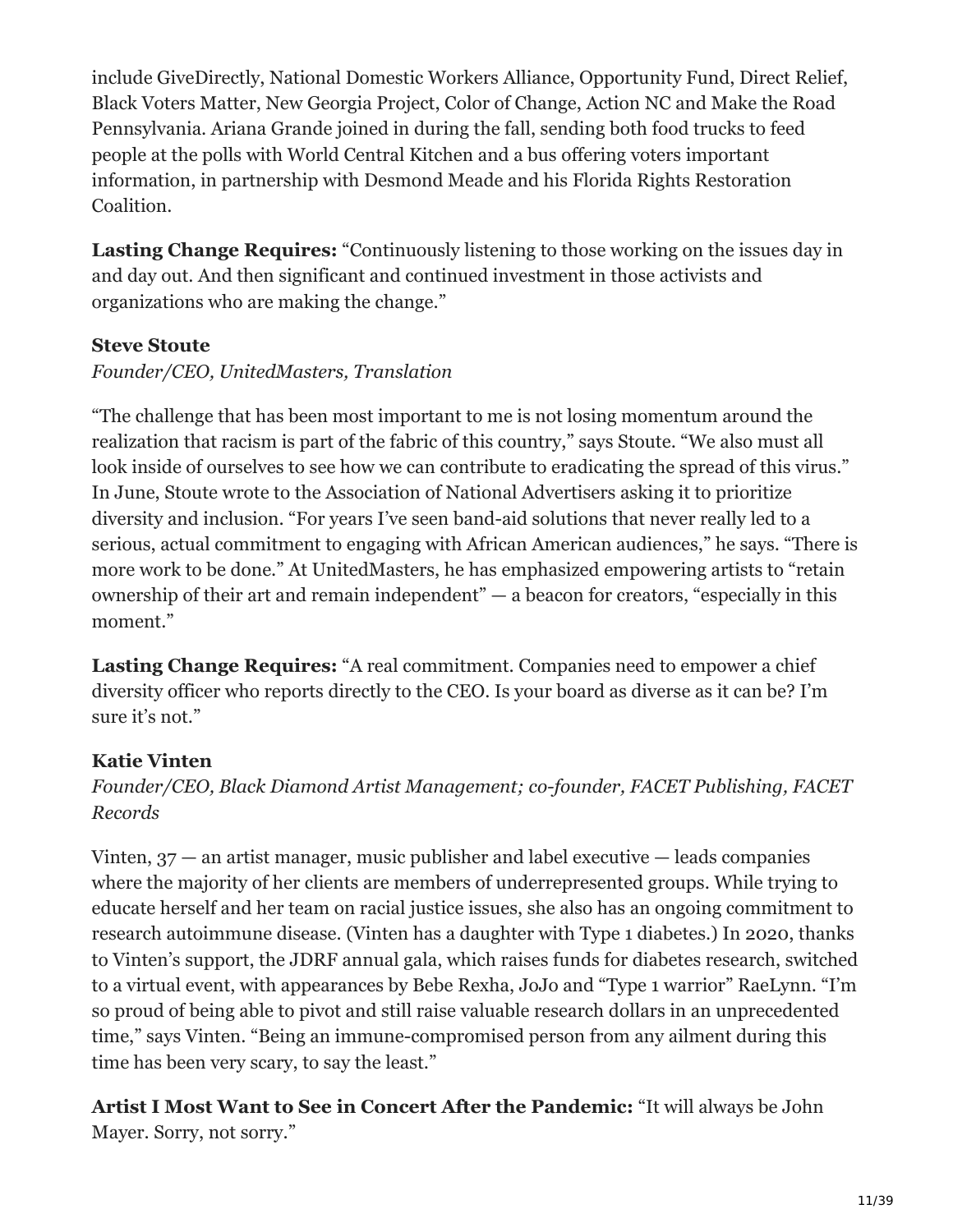**Darcus Beese** *President/CEO, Island Records* **LaTrice Burnette** *President, 4th & Broadway; executive vp, Island Records*

Under Beese, Island went full speed ahead last year even amid the pandemic, with new music from many of its marquee artists: Jessie Reyez and Shawn Mendes released full-length albums; Skip Marley's debut EP arrived; and Demi Lovato dropped a number of singles, including "Commander in Chief," a scornful track aimed at former President Trump. "Content is still king — or queen," says Burnette, who is chair of the programming and curation committee of Universal Music Group's Task Force for Meaningful Change and was named president of the recently relaunched Island imprint 4th & Broadway.

**President Biden Must Focus On:** "The rehabilitation of our inner-city communities, which have been neglected for way too long." - Burnette

#### **Jeff Burroughs**

*Senior vp marketing, Def Jam Recordings* **Natina Nimene** *Senior vp urban promotion and artist relations, Def Jam Recordings*

As a member of Universal Music Group's Task Force for Meaningful Change, Burroughs has led the legislation and policy subcommittee, which partnered with such organizations as Color of Change, Voto Latino and Michelle Obama's When We All Vote. "Our goal is to help amplify their messages and lend our support in as many ways as possible," he says. Nimene, 40, spearheaded the voting initiative for the task force, working with Def Jam artists to encourage getting people to the polls in record numbers. "From 2 Chainz participating in Michelle Obama's ABC special *VOMO: Vote or Miss Out*, [to] Jeezy using his voice on National Voter Registration Day, there was nothing they wouldn't do," she says.

**The Most Underreported Music-Biz Story of 2020:** "The disparity between men and women in compensation and opportunity. As women, it's incredibly challenging to navigate the corporate ladder and advocate for fair and equitable compensation." - Nimene

> Prince Williams/Wireimage 2 Chainz

#### **Katina Bynum**

*Executive vp East Coast labels, urban, Universal Music Enterprises*

Appointed to her current role in October 2019, Bynum was brought in to help develop strategic initiatives across the urban rosters for UMe's Republic, Island, Interscope and Def Jam rosters. As part of Universal Music Group's Task Force for Meaningful Change (and as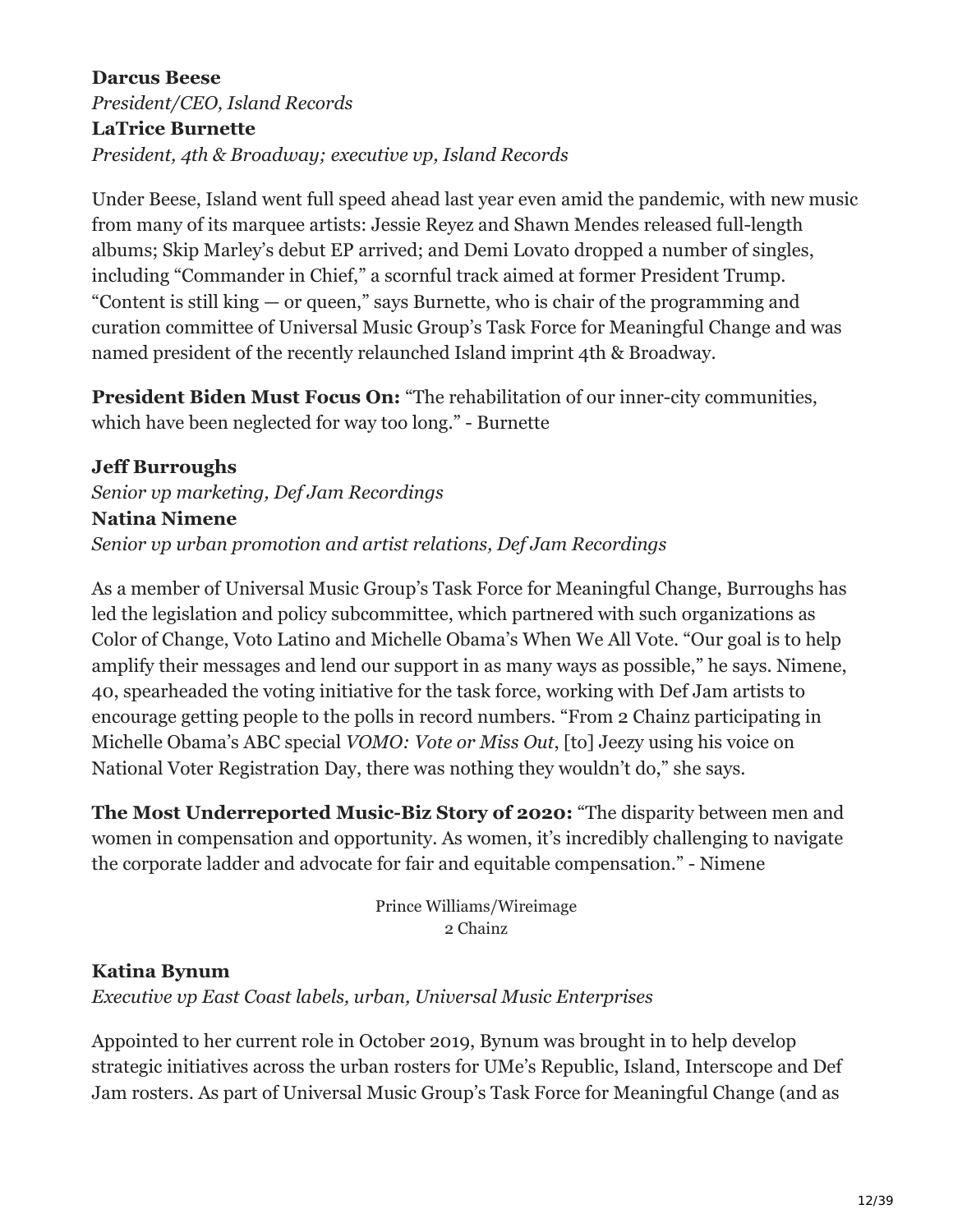the head of UMe's specific task force), she says she's focused on "long-range planning — so when the pandemic is over and everyone returns to their lives, what has been put in place or accomplished continues to effect change."

**My Resolution For This Year:** "Not to forget 2020 and all the lessons I learned."

**Steve "Steve-O" Carless** *A&R, Republic Records; founder, SC Company* **Marleny Reyes** *Senior vp marketing, Republic Records*

Republic Records scored last year's biggest musical successes, including The Weeknd's blockbuster *After Hours* album and two best-selling surprise releases from Taylor Swift. But equally important to the label, and executives like Carless and Reyes, has been the formation of the Republic Records Action Committee, created "to focus on internal education, social sustainability and informational context across an array of issues," says Carless, who cochairs the committee with vp media/cultural impact and engagement Amaiya Davis. "It's our way of keeping ourselves accountable," he says. "Something we are very aware of and proud of at the same time."

**President Biden Must Focus On:** "Policies, solutions and more opportunities for small businesses. Entrepreneurship is what this country is built on, and the prosperity of those who endeavor to create their own means a lot to our communities." - Carless

> Dave J Hogan/Getty Images Taylor Swift

# **Blxck Cxsper**

*Founder, Trans Trenderz*

During the pandemic, Cxsper started The Ghostly Beats Project, an initiative under their Trans Trenderz label that asks allies of the transgender community to donate studio time, beats and production assistance to up-and-coming Black trans artists. As a result, Cxsper has signed more and more trans artists to their label, giving voice to a community that has been historically marginalized. "Music has the power to humanize trans people in the eyes of society," they say. "Building a platform to elevate Black trans voices into the mainstream music industry is the way that I'm contributing my skills to help."

**Lasting Change Requires:** "Sacrifice."

# **Ethan Diamond**

*Co-founder/CEO, Bandcamp*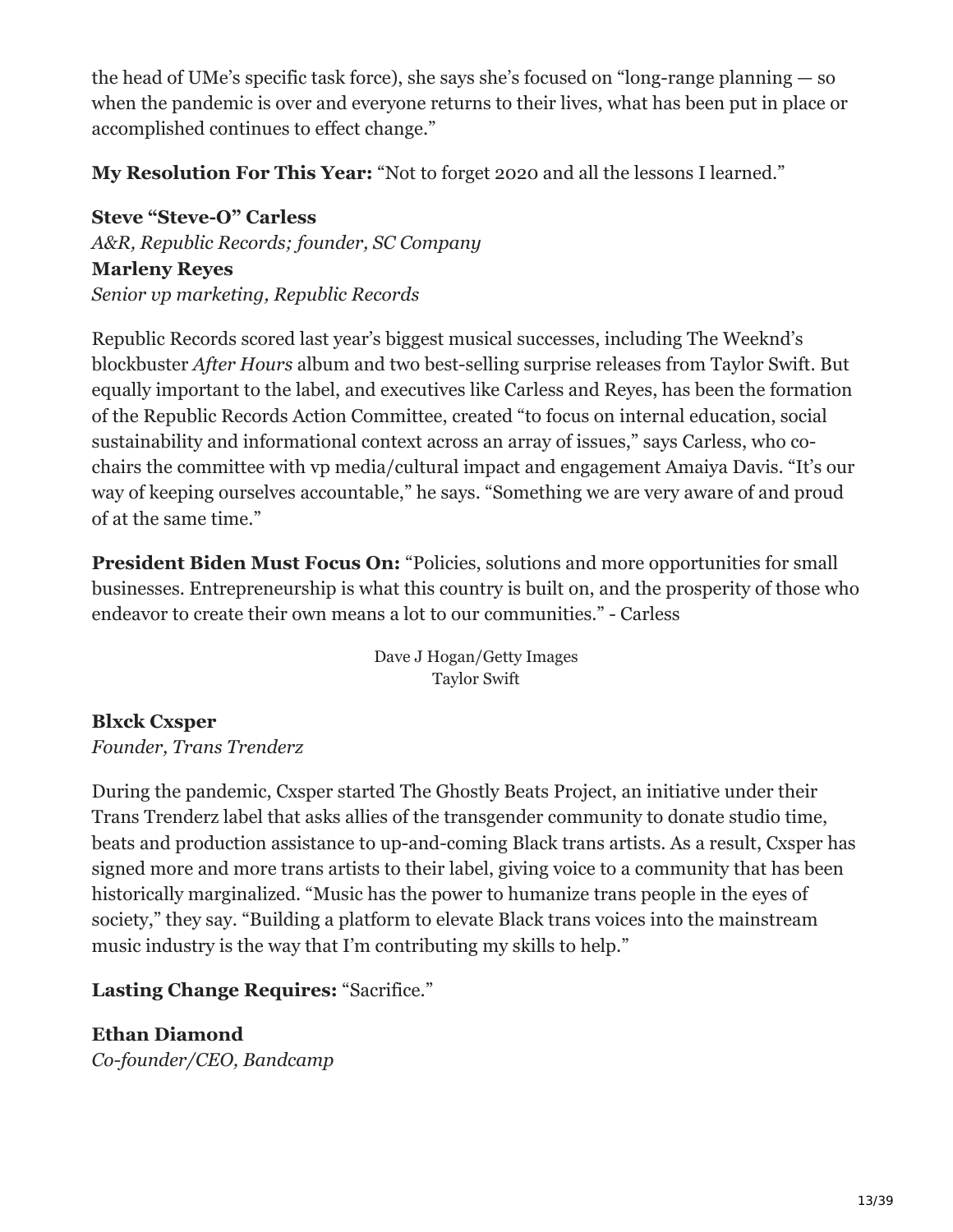As artists lost touring income, Diamond's team introduced Bandcamp Fridays, waiving the platform's revenue share on music sales and giving more money directly to artists on the first Friday of each month. As a co-founder of the company, Diamond has worked to ensure artists and labels are fairly compensated. "Supporting musicians for their work has always been the core of Bandcamp's mission, but that mission has felt especially important this past year," he says. "Since the pandemic hit, fans on Bandcamp have bought over \$150 million worth of music and merchandise directly from artists and labels. It has been inspiring to see."

#### **Artist I Most Want to See in Concert After the Pandemic:** "Fishbone."

#### **Phylicia Fant**

*Co-head of urban music, Columbia Records* **Melissa Thomas** *Senior vp international marketing, Columbia/Epic Records*

Fant helped organize Columbia's labelwide series of Zoom calls and virtual potlucks for staffers to "air their frustrations and confusions." But the 20-year industry veteran, who has worked at all three major-label groups, says the biggest cause "is the fight for equality." Thomas, 39, has committed to playing an "active role in the change we need to see in this world," she says, noting participation in such Sony-wide initiatives as the get-out-the-vote campaign Your Voice, Your Power, Your Vote and the music industry's Blackout Tuesday. Thomas also marched in protests in her home city of New York and in Washington, D.C., for the 57th anniversary of the March on Washington for Jobs and Freedom.

**My Resolution For This Year:** "To be OK with being my authentic self and to do everything I can to promote the culture I'm deeply and proudly ingrained in." - Fant

#### **EJ Gaines**

*Co-executive director, Motown Gospel; vp marketing, Capitol CMG*

In addition to participating in Universal Music Group's UPLIFT mentorship program and encouraging the next generation of music executives, Gaines has proudly led Bonus Tracks Nashville, an initiative that creates industry pathways for high school students as an extension of Capitol's program. "I'm passionate about any conversation that invites people to listen and learn from one another," says Gaines, 39, a former entertainment lawyer who has championed gospel music during his 15-year career. "That's true for any issue — from race and religion to health and socioeconomics."

**Artist I Most Want to See in Concert After the Pandemic:** "Stevie Wonder. The pandemic has reminded me how precious and fleeting life can be. I want to see more legends onstage while we still have the chance."

**Elliot Grainge** *Founder/CEO, 10K Projects* **Danielle Price**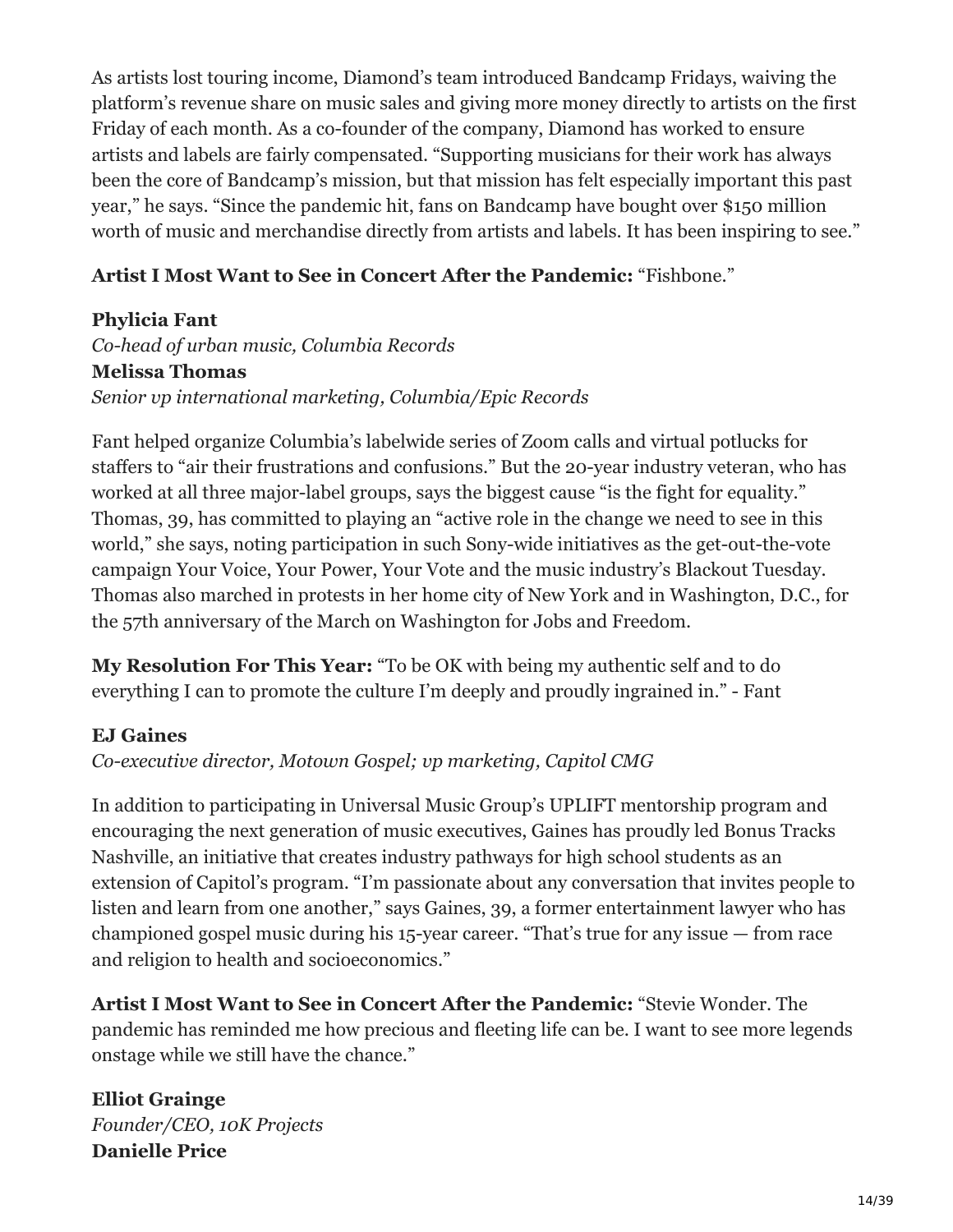#### *Senior vp business and legal affairs, 10K Projects*

Grainge, 27, pledged \$500,000 in June to launch the independent label's first charitable division, 10K Together, aimed at addressing the issue of racial injustice "at a broader scale," says Price. With her help, 10K Together has since formed a paid internship program for Black youth, implemented the Creative Fund to give creatives of color startup capital for their projects and provided Thanksgiving meals from Black-owned eateries for hundreds of Los Angeles families, in addition to making several donations to support the Black Lives Matter movement.

**The Most Underreported Music-Biz Story of 2020:** "The impending start to the Mechanical Licensing Collective; I wish more people understood this milestone." - Price

# **Naji Grampus**

*Director of urban strategy, North America, The Orchard*

The pandemic "removed the cloak of invisibility around many systemic issues that plague America, such as police brutality, health care and job security," says Grampus, 32, who helped lead an effort to repeal the New York state law that shielded the public release of police disciplinary records. The campaign garnered over 500,000 impressions and 18,500 signatures before reaching New York legislators. In June, Gov. Andrew Cuomo signed the bill that repealed the law. "Many record labels, artists and influencers shared and supported this campaign," says Grampus. "Any semblance of change begins with transparency."

**President Biden Must Focus On:** "Forgiveness of student loan debt. The paradigm has shifted in 2020, and the need to take out overwhelming debt in exchange for a degree seems obsolete."

# **L. Camille Hackney**

*Chief partnerships officer, brand partnerships, commercial licensing, Atlantic Records; head of global brand partnerships council, Warner Music Group; president, advisory board, Warner Music Group/Blavatnik Family Foundation Social Justice Fund*

#### **Lanre Gaba**

*GM/senior vp A&R, Atlantic Records*

Hackney describes 2020 as a year of "dual pandemics." While COVID-19 forced global lockdowns, "the heinous murder of George Floyd brought the festering pandemic of systematic racism to the forefront," she says. "It served as a catalyst for so many to become active participants in the social justice movement." Gaba helped propel the success of Cardi B, Cordae, Roddy Ricch and Abir. Hackney, who works with the employee resource group of the Atlantic Black Coalition, is also president of the advisory board of the \$100 million WMG/BFF Social Justice Fund announced in June. "Helping change makers —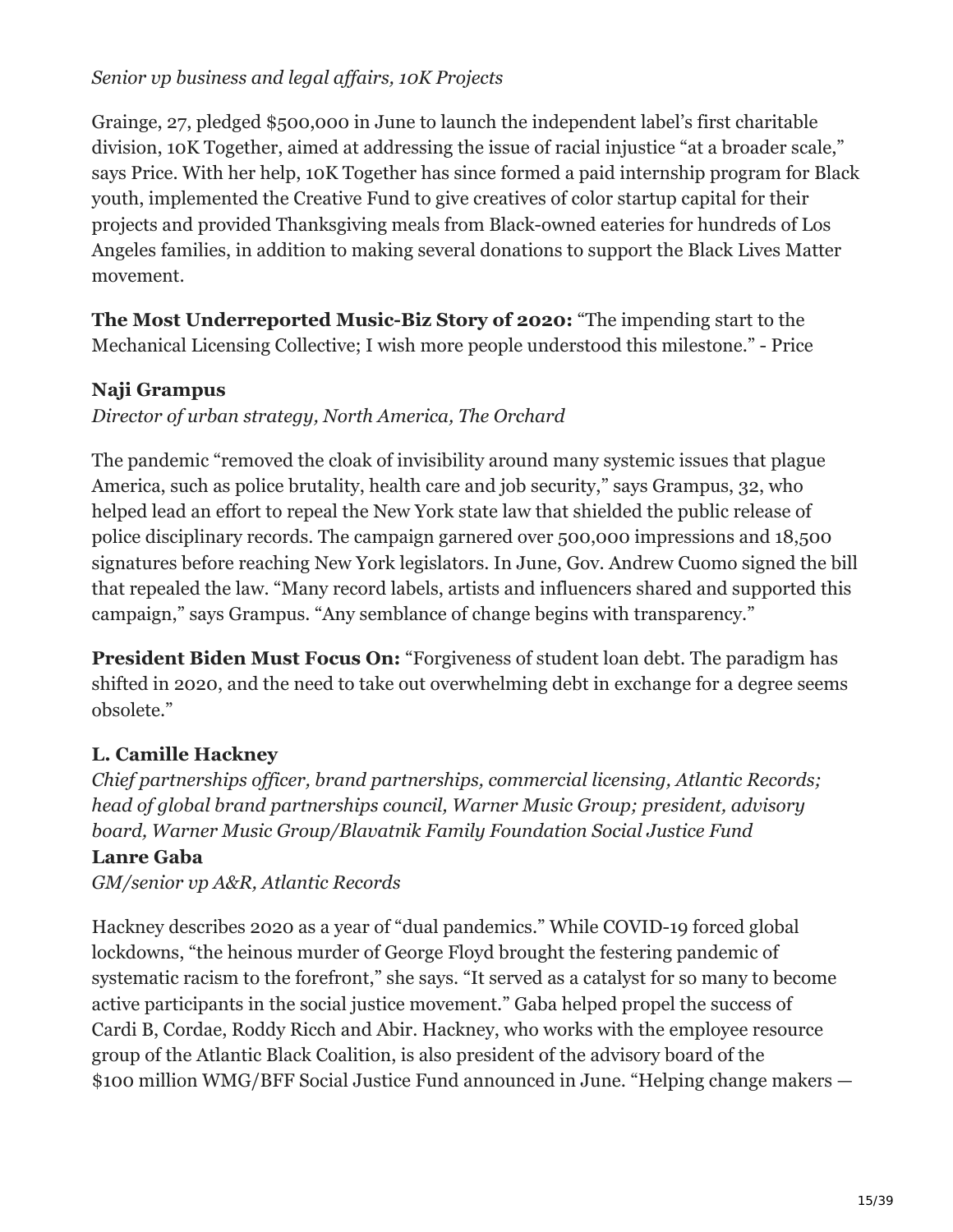like Desmond Meade at the Florida Rights Restoration Coalition and Alicia Garza at Black Futures Lab, who fight every day for racial justice and social change — is incredible," she says.

**My Resolution For This Year:** "Seek information. Make change. Walk more. Hug everyone — when it's safe." - Hackney

**Kevin Liles** *Co-founder/CEO, 300 Entertainment* **Rayna Bass** *Senior vp marketing, 300 Entertainment*

300 Entertainment celebrated chart successes from Young Thug, Gunna and breakout star Megan Thee Stallion, who nabbed Grammy nominations for best new artist and record of the year for her "Savage" remix featuring Beyoncé. But Liles, 52, says 2020 was set apart by "creative expression, raising our voices and freeing our minds," noting the launch of the company's Social Justice League to combat police brutality and support victims with the goal "to be the example, not a statistic." Liles also prioritized the fight to "retain our democracy, particularly the battle against voter suppression."

**The Most Underreported Music-Biz Story of 2020:** "The lack of diversity in the Csuite and corporations." - Liles

**Julian K. Petty** *Head of business and legal affairs, Warner Records* **Chris Atlas** *Executive vp urban music and marketing, Warner Records*

Warner's signing of Keedron Bryant following the viral reaction to his track "I Just Wanna Live" was a call to action for the label, says Atlas, "to use the powerful words of the song and amplify its message around the world. With all of the net profits derived from sales of the song being paid to the NAACP, we continue to see this song as a beacon to empower the movement for social justice." Moved by the issue of educational inequality, Petty and his family worked with Warner independent label partner Cmnty Culture "and donated funds to purchase several hundred laptops, noise-cancellation headphones and Internet access for kids in the Long Beach [Calif.] school district," he says.

**My Resolution For This Year:** "To create a mentorship program within Warner Records and WMG for young, aspiring professionals." - Atlas

**Mark Pitts** *President, RCA Records; CEO, ByStorm Entertainment* **Tunji Balogun**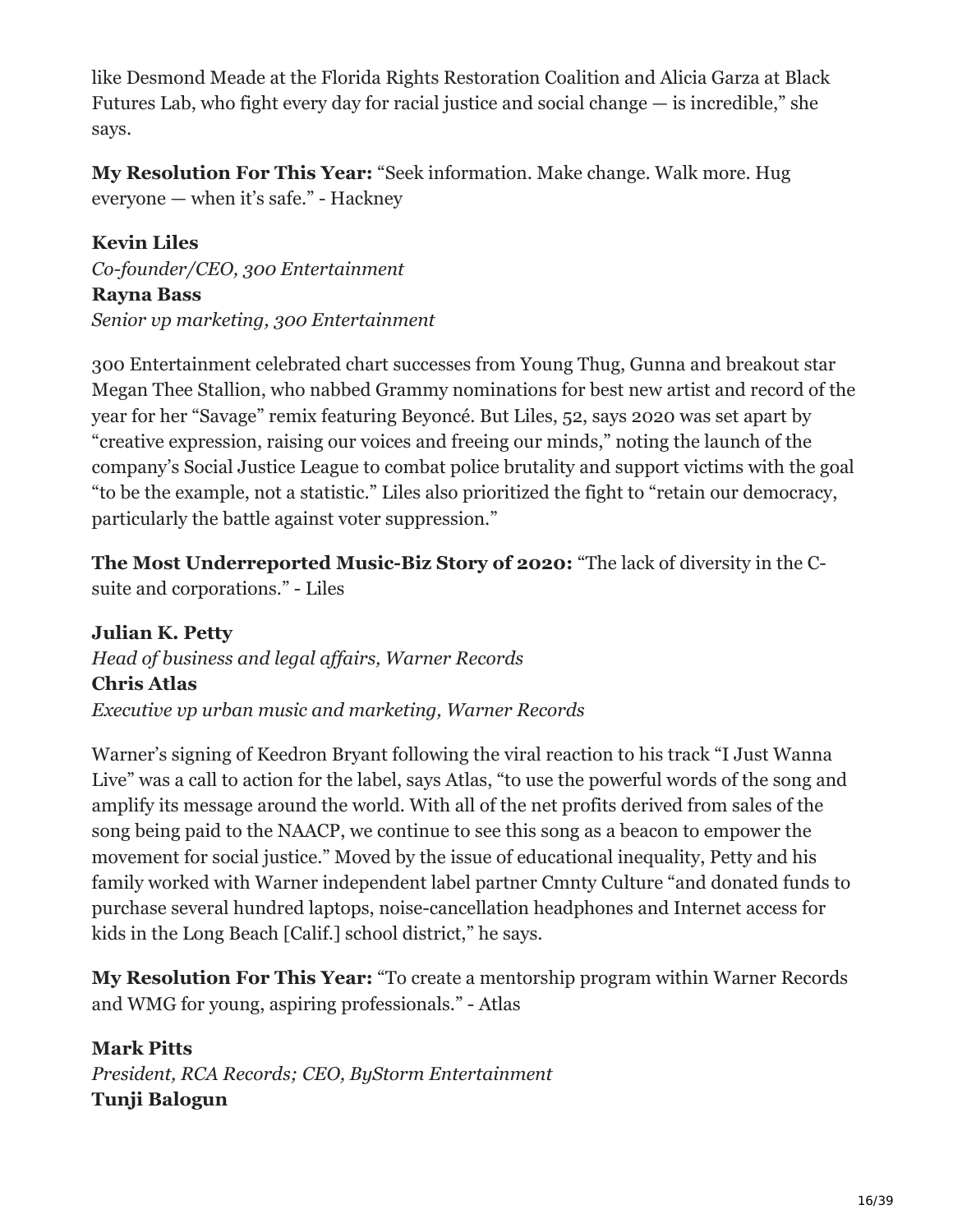# *Executive vp A&R, RCA Records; co-founder, Keep Cool* **Carolyn Williams**

*Executive vp marketing, RCA Records*

Longtime RCA executive Pitts was named president of the label earlier in January, with responsibility for driving its creative business operations and cultural initiatives. Balogun is a founding member of the Black Executive Excellence Association, which includes executives across several music companies, while his own imprint, Keep Cool, has created mental health programs and a mentorship program for young Black women. Like many Sony executives, Williams worked extensively on the voter registration campaign Your Voice, Your Power, Your Vote, helping lead marketing and creative for projects like the video that featured artists from Pharrell Williams to DJ Khaled to P!nk. "The fact we were able to partner with so many of our artists who shared our passion really made me proud," says Williams, who is also a key player on the label's Black Music Action Committee. "Everything from social justice to community stability to health care to education are all affected by how we vote."

**The Most Underreported Music-Biz Story of 2020:** "The strength and cultural significance of R&B music." - Williams

**Sylvia Rhone**

*Chairwoman/CEO, Epic Records* **Cory Johnson** *VP promotion, Epic Records*

A trailblazing powerhouse since she became the first woman of color to lead a major label in 1994, Rhone says she was "compelled to expand on the activism I've undertaken my entire life" and helped launch Sony Music's Your Voice, Your Power, Your Vote initiative. The campaign posted star-studded videos with DJ Khaled, Cyndi Lauper, Pharrell Williams and many others, but Rhone's behind-the-scenes work included consulting with leaders such as Rashad Robinson from Color of Change, Van Jones, Alicia Garza of Black Future Labs, and Billy Wimsatt of Movement Voter Fund, among others. "Sometimes we overlook the importance of people on the ground working hard every day to change people's lives," she says. Johnson is on the board of Po'Righteous Teacher, which fights to eliminate the reading deficits that hold back boys of color.

**Lasting Change Requires:** "Radical honesty with oneself and others, true communication and collaboration, strategy and persistence. One protest is not going to change anything. Change is a daily commitment." - Rhone

Frazer Harrison/Getty Images for EA Sports Bowl at Bud Light Super Bowl Music Fest DJ Khaled

**Chris Taylor** *Global president of music and live, Entertainment One Music*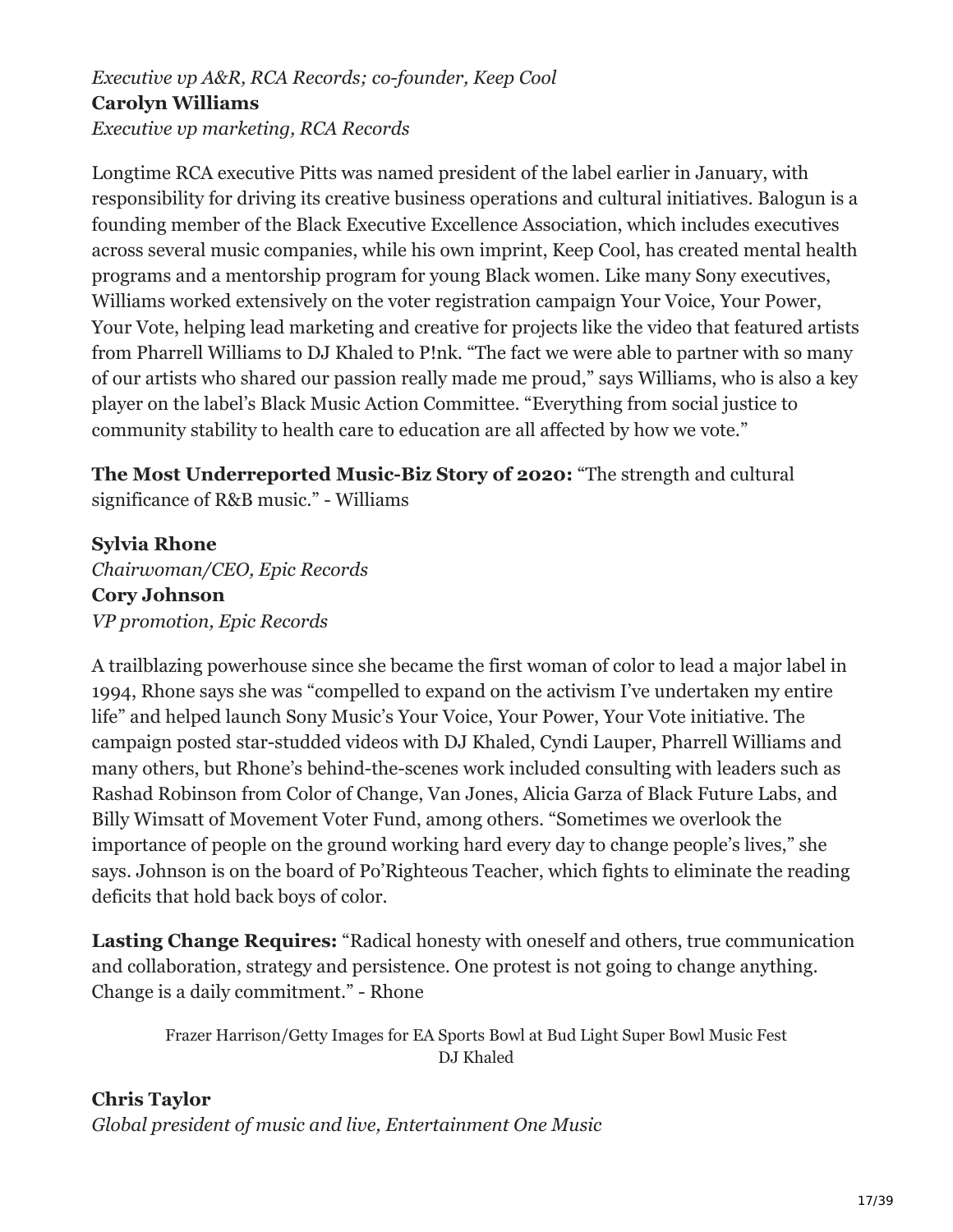For the chief of independent music company eOne, the summer uprising for racial justice created a "great awakening and demand for change that is seismic, not incremental," says Taylor. His concern extends to mental health awareness and support, as well as pandemic relief for underserved communities. In response, eOne is doing unconscious-bias training across the whole company, and its teams are supporting 14 partnerships that help underrepresented groups gain access to creative industries through internships and paid classroom learning.

**The Most Underreported Music-Biz Story of 2020:** "Fighting systemic racism and a pandemic should not preclude us from addressing systemic sexism in the music industry. We need to do a lot more to support women in our business."

**Pierre "P" Thomas** *CEO, Quality Control Music* **Kevin "Coach K" Lee** *COO, Quality Control Music*

Despite the success of Lil Baby's protest anthem "The Bigger Picture," a No. 3 Billboard Hot 100 hit, Lee says releasing music that spoke to the past year's racial reckoning wasn't easy. "There was finally a much-needed uprising, but navigating that while putting art out was tricky," he says. "The challenge has been how to survive as a business during a time of such tumultuous change with these horrific moments in Black America." Realizing the importance of this movement, the label also sought to raise funds for needs in its Atlanta community "like we always have," he says.

**Lasting Change Requires:** "Heart, vision and being repetitive. You have to keep at it over and over before that change can set in for good." - Lee

#### **Steven Victor**

*CEO, Victor Victor Worldwide; senior vp A&R, Universal Music Group*

Reeling from the death of George Floyd, Victor channeled his frustration with "systemic inequalities" in the United States to launch the Victor Victor Foundation. In partnership with the apparel brand Palm Angels, the foundation raised \$100,000 for public schools in Brooklyn and provided \$50,000 to the Know Your Rights Camp. The foundation also backed a \$25,000 grant for Brooklyn students through the Fund for Public Schools and helped support families in Brooklyn and Los Angeles by working with Tony Draper's Feed Your City Challenge. "The lack of support and access to opportunities, especially within communities of color, has only been amplified by the global pandemic," says Victor.

**Lasting Change Requires:** "Commitment, endurance and resilience."

#### **Nicole Wyskoarko**

*Executive vp/co-head of A&R, Interscope Geffen A&M*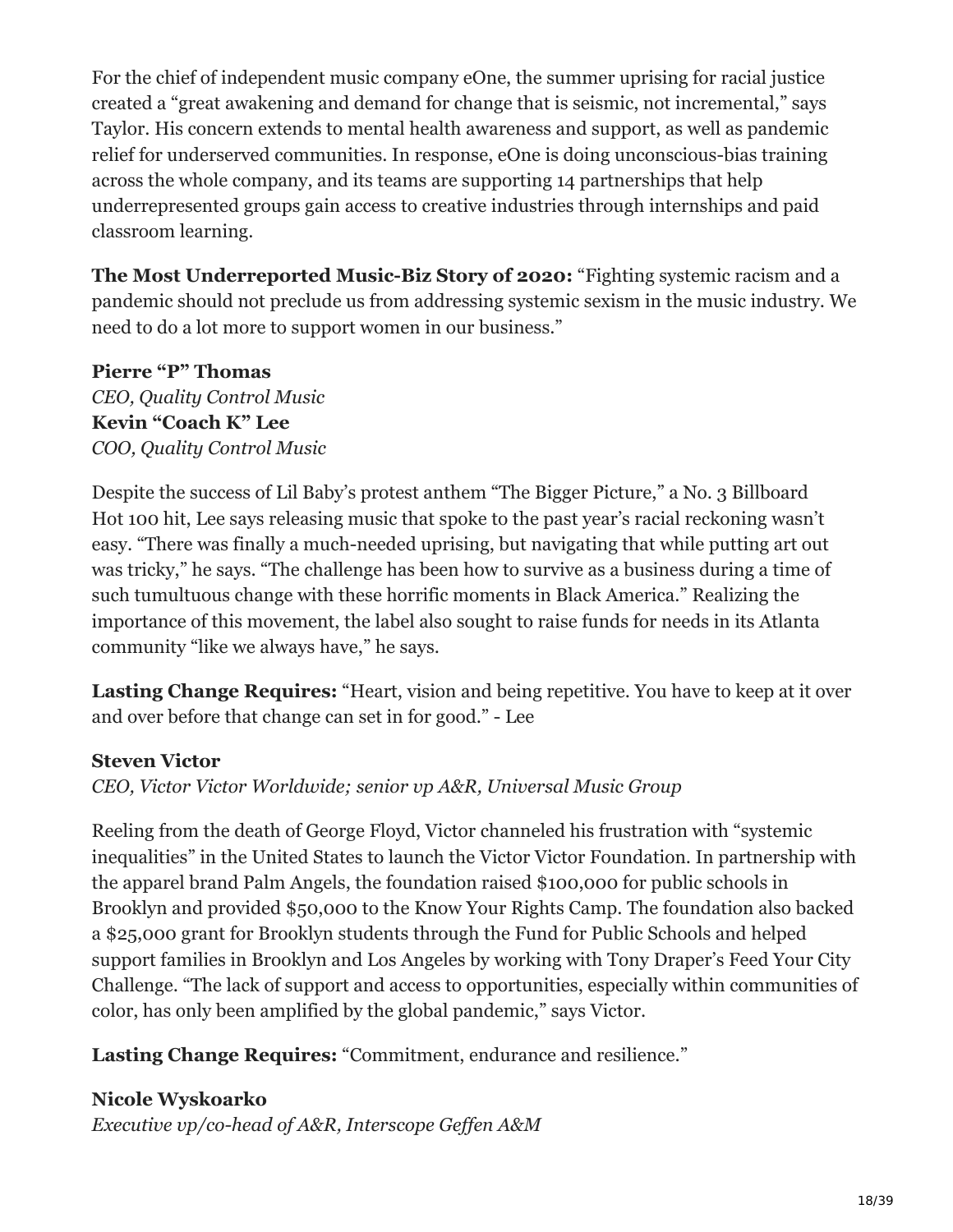"George Floyd's murder galvanized the industry around the issue of social justice and was a catalyst for real change to begin within our business," says Wyskoarko, 42, who helped launch IGA Black Voices, a special group within the label to ensure the well-being of its Black employees. Through regular meetings, she says the group "has become a safe space [for members] to say how they feel, provide support and create new initiatives for the company to combat racism," which helps inform her work co-chairing the institutional and internal change committee of Universal Music Group's Task Force for Meaningful Change.

**Artist I Most Want to See in Concert After the Pandemic:** "I would love to go to a music festival where I can see as many of our artists in one place as possible."

#### **Justin Adams**

#### *Senior director of A&R/artist manager, TaP Music*

As a member of the TaP Music team working with Dua Lipa and other internationally based artists, Adams helped explain "the gravity of what was going on in the States during the aftermath of George Floyd's and Breonna Taylor's murders," he says. Internally, he hosted virtual town hall discussions, urging artists and managers to have "real, honest conversations about systemic racism both here and abroad," while planning how artists could use their "platforms to be part of the solution." He worked with the company's new nonprofit division, TaP Futures, to find programs to support in the United States "similar to ones we're committed to in the U.K.," he says.

**President Biden Must Focus On:** "In 2019, my insulin pen cost \$150 out of pocket. When I had to get it replaced in the U.K., that same pen only cost 7 pounds [\$9.60]. Same insulin, same manufacturer."

#### **Elena Awbrey**

#### *Founder/artist manager, Moonshot Management*

Awbrey, 39 — who recently launched Moonshot Management with such clients as Lauren Jauregui, Chika and Evil, among others — found ways to "amplify the diverse voices of my artists and the causes that drive them" in a year that she says "exposed the holes in the system." Over the summer, Jauregui joined one of Conciencia Collective's weekly chats to discuss LGBTQ and Black trans communities and their importance to music and Latinx cultures. "When I'm able to allow them to speak truth to power," says Awbrey, "I know I'm amplifying their impact."

**The Most Underreported Music-Biz Story of 2020:** "Artists who are their own videographers, engineers and accompaniment have thrived during lockdown."

**Jonathan Azu** *Founder/CEO, Culture Collective*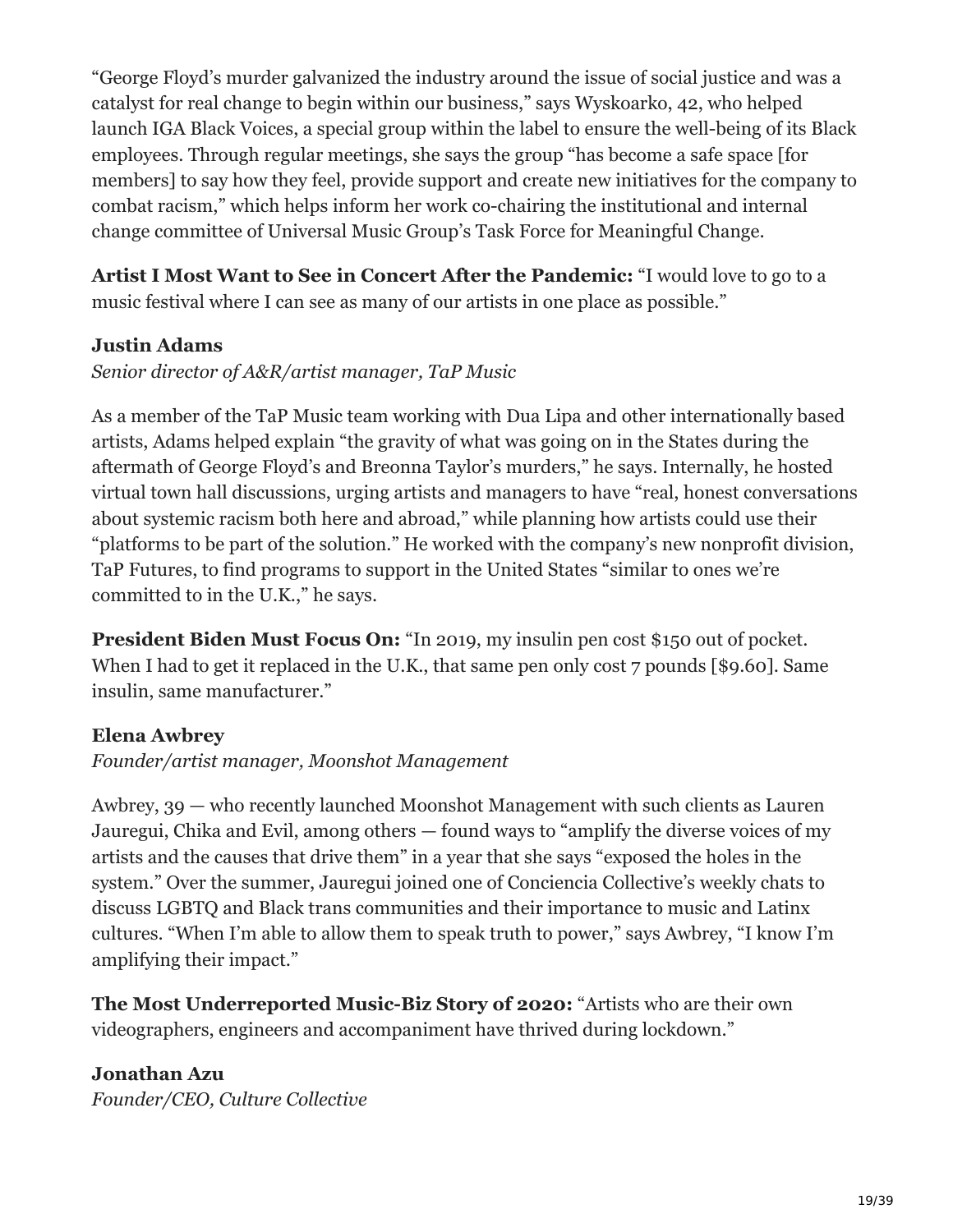Azu launched the management firm Culture Collective in 2019 to apply his experience in ways that would not only benefit his clients but also promote diversity and inclusion in the music business — a mission that became especially important in 2020. Amid record unemployment caused by the pandemic, his company in January launched Diversity in Music, a philanthropic jobs database created specifically for people of color in the music industry. "Minority groups suffered joblessness at twice the rate of white counterparts, further intensifying an already massive diversity gap in the industry," he says. "It's hard to be what you don't ever see, and I have dedicated myself to changing that and supporting causes that do the same."

**My Resolution For This Year:** "To inspire the next generation of executives to learn, lead and make positive impacts on the future of our business."

#### **Alana Balden**

*Manager, Full Stop Management*

Balden, 32, shares responsibility with the Full Stop team for clients Sara Bareilles and Lizzo, and spent 2020 fighting for racial justice and women's reproductive rights, while also supporting front-line healthcare workers amid the COVID-19 pandemic. Full Stop supported the launch of Bareilles' More Love campaign that encouraged fans to post their voting plans on social media. In March, Lizzo sent meals to over 70 of the hardest-hit hospitals in the country, and, on Juneteenth, she launched a fundraiser that took in \$200,000 for Minneapolis-based organizations and HeadCount. "The Black Lives Matter movement is something Lizzo has been living her whole life," says Balden, "but she got especially active this year."

#### **Lasting Change Requires:** "Perseverance."

#### **Cliff Burnstein Peter Mensch**

*Co-founders, Q Prime Artist Management*

Despite the touring shutdown, Q Prime maintained its payroll, health benefits and contributions to employee retirement plans, while making sure the firm's acts — including Metallica, Foals, Eric Church, The Black Keys, Ashley McBryde, Muse and Cage the Elephant — "got the complete, full attention that they've gotten previously," says Burnstein. He and Mensch prioritized contributing to voting rights organizations, including Eric Holder's National Democratic Redistricting Committee and Stacey Abrams' Fair Fight. "It's an issue that is very important to both of us," says Burnstein, who adds that pre-pandemic, "we were lucky enough to have Stacey stop by Q Prime New York for a town hall with the staff."

**President Biden Must Focus On:** "Climate change — the issue of our time. It affects everybody in this country and everybody in the world." - Burnstein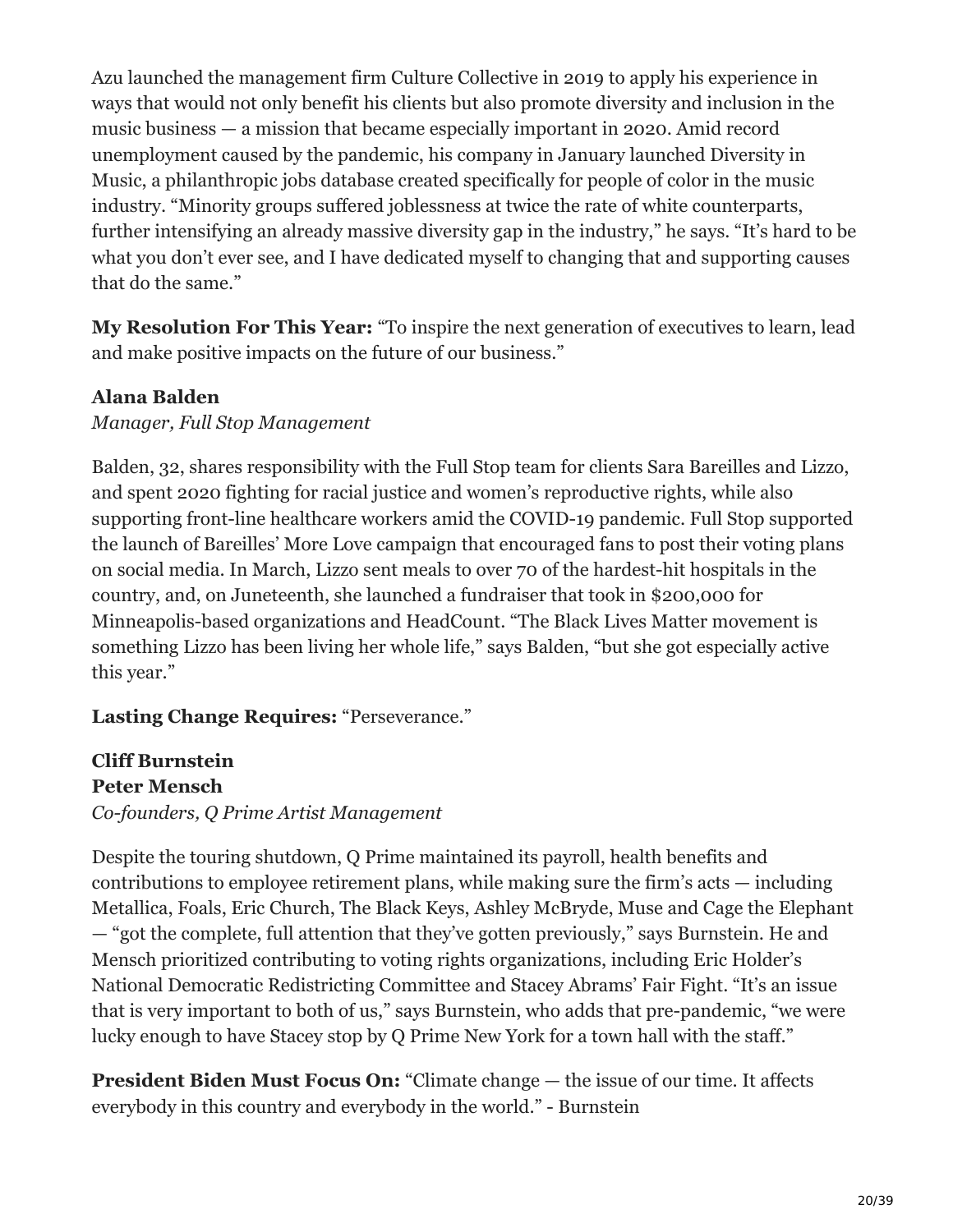#### **Bobby Campbell**

*Manager (Lady Gaga), Mermaid Music Management*

Last spring, Campbell and his client Lady Gaga paused plans for their own project — her album *Chromatica* — to work toward a larger goal. In April, the Gaga-curated One World: Together at Home concert special/fundraiser raised over \$127 million and drew 20.74 million U.S. viewers. Those funds have since translated into food aid, personal protective equipment for front-line workers, rental assistance and schooling for millions of individuals affected by the pandemic. Campbell vows to continue "doing the hard work regularly, not only when it's trendy or the thing to be doing."

**The Most Underreported Music-Biz Story of 2020:** "The mental health crisis in the music community. 2020 has only accelerated the impact that mental health issues are doing to so many of our peers and the depth of its harm."

#### **Shawn Gee**

*President, Live Nation Urban; manager (The Roots, Jill Scott)*

Hsiao Ron Cheng Shawn Gee

The heightened awareness in the past year of racial inequity — "both within society and specifically within the music business — resonated greatly with me," says Shawn Gee, founder and president of Live Nation Urban and the manager of Jill Scott and The Roots. "As a Black man, these racial issues and noninclusive environments are things that I have lived with my entire life. As Black people, we've had to navigate our journey knowing the obstacles and potholes that we will face along the way because of the systemic issues that exist.

"In fact," adds Gee, "part of the impetus for the formation of my venture with Live Nation over three years ago was to try and fill some of the voids that exist in live music for Black artists, executives and entrepreneurs. My conversation with [Live Nation CEO] Michael Rapino in 2017 as we talked about the viability of this idea was very intentional and honest."

In October, Live Nation Urban announced it had compiled the Black Tour Directory, a comprehensive industry resource developed to bolster inclusivity and expand opportunities for Black professionals and Black-owned companies in the world of live music. This one-stop portal lists hundreds of qualified, experienced and trusted Black tour managers, production managers, sound engineers, lighting experts, stage/set designers, stage managers, techs, travel agents, caterers, tour accountants, bus companies, security staff and more.

As a board member of the Social Justice Fund established by Warner Music Group and the Blavatnik Family Foundation, Gee and Live Nation Urban are looking to make both immediate and long-term change.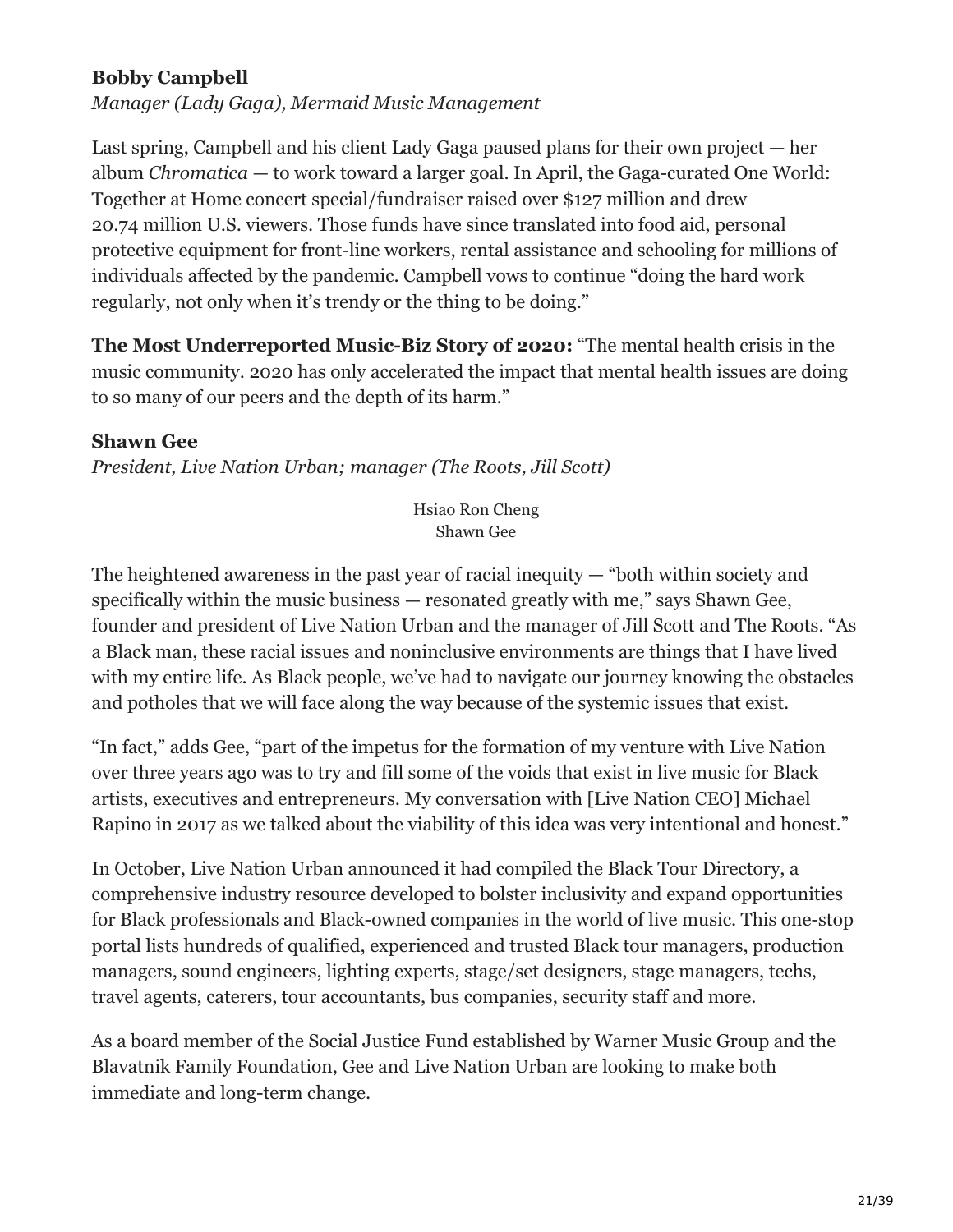"This generation of executives needs to plant the seeds, invest in the people and the programs, form the relationships, chip away at the glass," says Gee, "and hopefully what will result is a better, more equitable situation for the next few generations.

#### **Lucas Keller**

*Founder/president, Milk & Honey Music + Sports + Ventures*

Keeping himself "very busy working from our kitchen table," Keller, 36, says that Milk & Honey's 95 clients — songwriters, producers, DJs, mixers and artists — have been fortunate enough to stay active during a challenging year, and it is his No. 1 priority to ensure that this doesn't come at the cost of mental health. "We've spent a tremendous amount of time guiding our clients; finding new ways for them to work; finding specific, focused projects; and most of all, making sure they are in a good mental place," he says.

**The Most Underreported Music-Biz Story of 2020:** "The growth of the independent sector. So many great label-services companies have come to the forefront in the past couple of years, and we're going to see more artists break while owning their rights."

#### **Anthony Saleh** *CEO, Emagen Entertainment Group* **Ebonie Ward**

*Partner, Emagen Entertainment Group*

Saleh, 34, and Ward, the founding members of the Black Music Action Coalition, manage hip-hop and R&B artists like Future and Gunna, among others, largely staying behind the scenes. But this past year, they stepped up to promote change for the greater good, focusing on increasing voter registration, particularly in the Black community, and donating to charitable organizations, including food and clothing drives year-round.

Lasting Change Requires: "Patience. It will take a long time — longer than life itself but don't stop." - Saleh

**Wassim "Sal" Slaiby** *Founder/CEO, SALXCO/XO Records*

[Read the full cover story on The Weeknd and the XO Records brain trust here.](https://www.billboard.com/articles/business/9516909/the-weeknd-xo-records-billboard-cover-story-interview-2021/)

# **Ty Stiklorius**

*Founder/CEO, Friends at Work*

This past year, Stiklorius joined the Movement for Black Lives Artist Council in support of The BREATHE Act, which would divest tax money from policing. "We are loudly supporting defunding the police," she says, "which I take to mean focusing on efforts that make sure our dollars go more toward services that help our communities rather than harm, punish and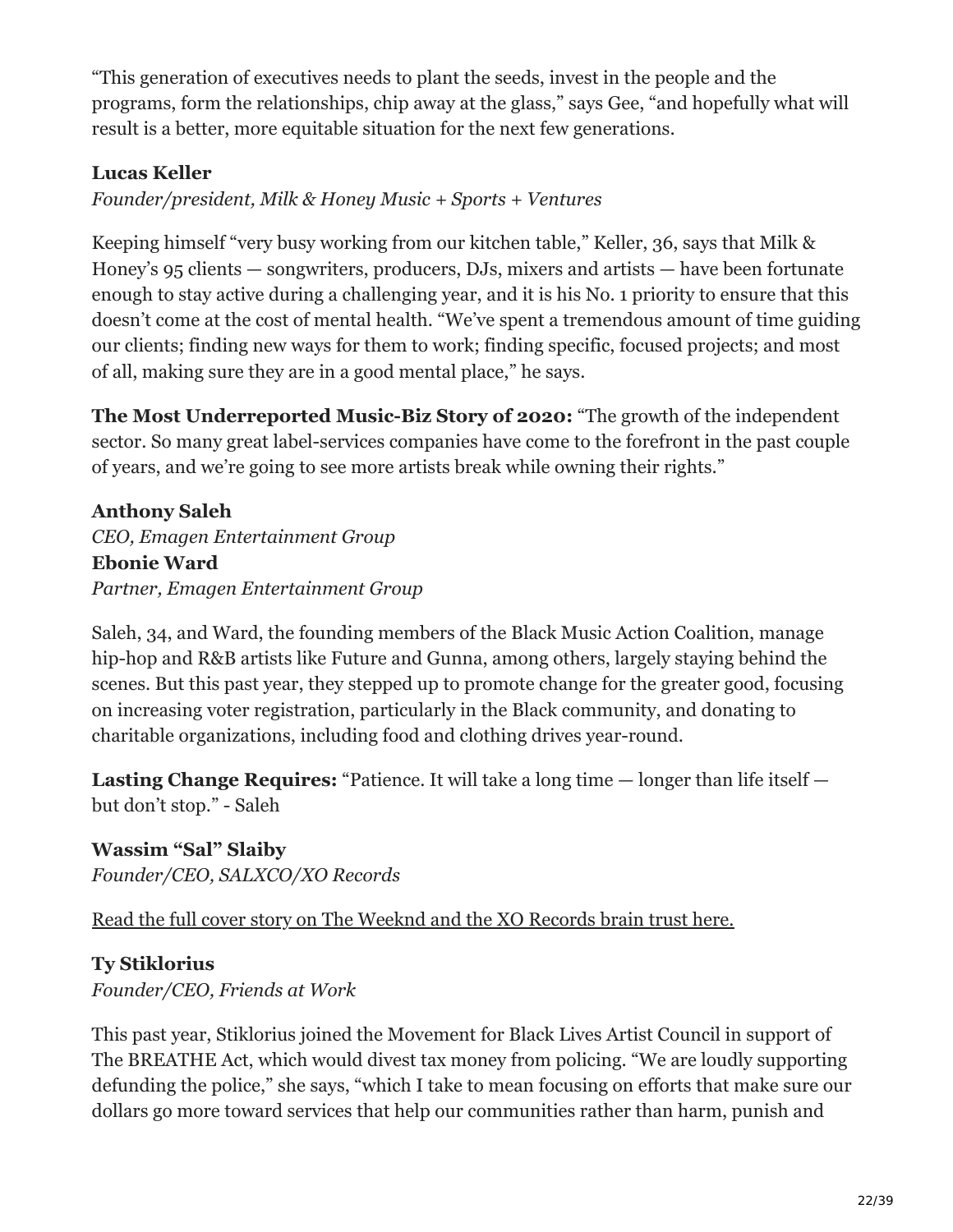deplete them." She also joined the executive leadership council for the Black Music Action Coalition and saw her client and partner John Legend host December's Global Citizen Prize Awards, which honors those fighting global poverty.

**President Biden Must Focus On:** "Reminding us that we have more in common than the issues that divide us. 'Compromise' and 'middle ground' should not be dirty words."

# **David Stromberg**

*GM, Cactus Jack*

Challenging the industry to give power back to creators, the GM of Travis Scott's boutique label, and a founding member of the Black Music Action Coalition, has sought to make the music industry accountable for social justice while pushing the limits of promotion and marketing. "The fact that 2020 is Travis' and Cactus Jack's biggest year yet is a testament to the groundwork we put in leading up to this point," he says. "We are launching things next year that I think are unprecedented and will hopefully continue to inspire."

**The Most Underreported Music-Biz Story of 2020:** "The cyclical nature of the music business. We are in the second era of ringtones, but presented by TikTok. Also, I imagine the record business immediately post-Napster was a lot like what touring and the agency business looked like this year. I'm interested in following the evolution of this cycle and how the business adjusts to unprecedented disruption."

# **Abou "Bu" Thiam**

*Founder/CEO, BuVision Entertainment*

Thiam knows that accomplishing lasting change means being present. While managing Kanye West has been monumental for Thiam, taking a "pause" during the pandemic has also given him an opportunity to build a closer relationship with his family. "Things got real this year," he says, "and I think it was a real opportunity to really go deeper within and establish stronger connections." He worked with West to establish a college fund for George Floyd's daughter and donated \$2 million to Black resistance efforts and to cover legal fees for the families of Ahmaud Arbery and Breonna Taylor.

**President Biden Must Focus On:** "Those exact words he said during his acceptance speech to the Black community. He said, 'You've always had my back time and time again, and I promise you that I'll have yours.' So that's exactly what we need — for him to have our backs."

# **Jordan Wolosky**

*COO/GM, AG Artists*

This year, "pulling out the roots of systemic racism" was top of mind for Wolosky, 33, and the Shawn Mendes Foundation. To stand in solidarity with the Black Lives Matter movement, Mendes handed over his Instagram to young activists for an Insta takeover — amplifying the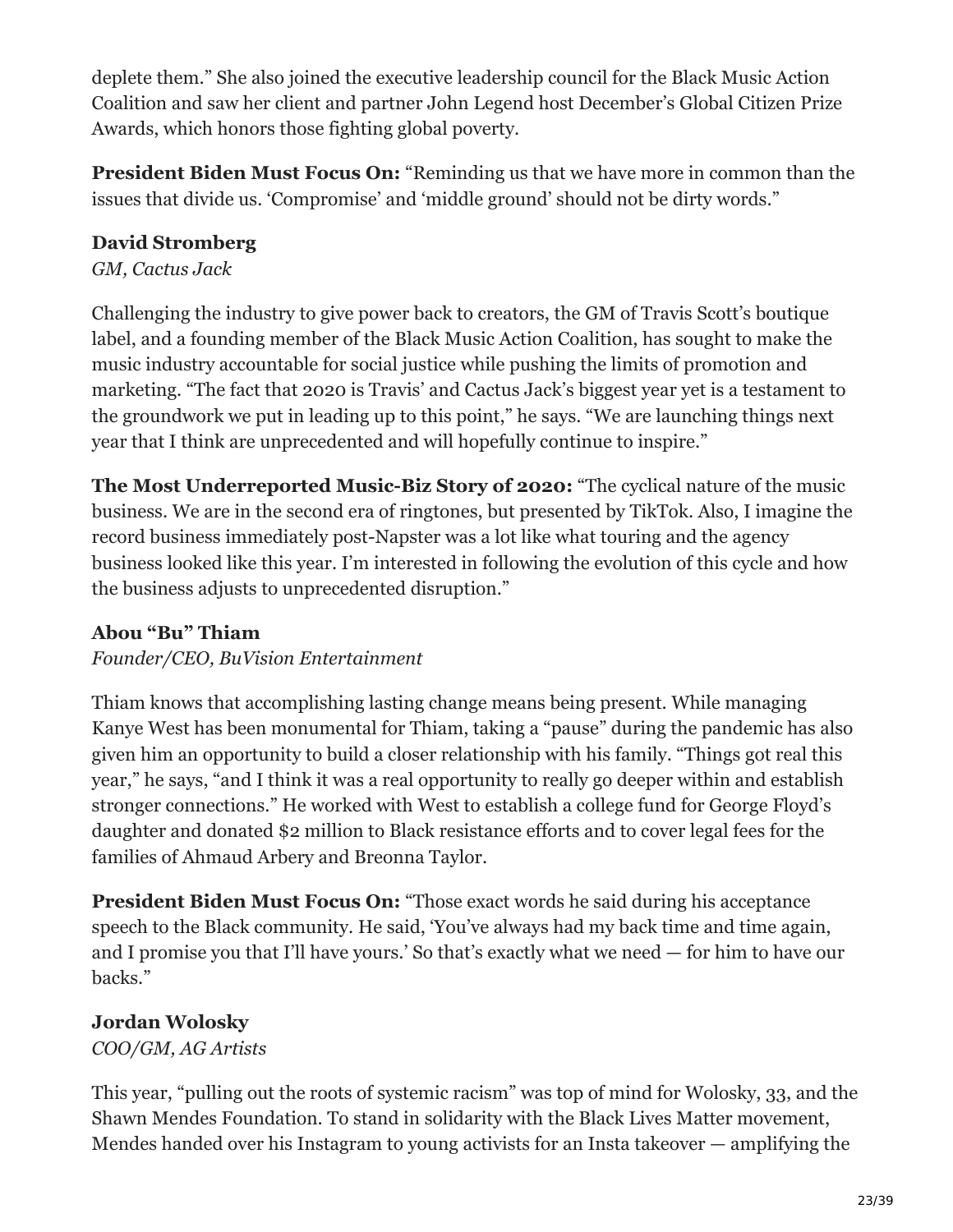message to the superstar's nearly 60 million followers. "Sometimes the best way to help," adds Wolosky, "is to step out of the way, uplift others who can speak more knowledgeably, listen and learn."

**My Resolution For This Year:** "Continue to learn from my newborn son. There's a lot of wisdom in that purity and his ability to only exist in the present."

#### **Josh Gruss**

*Founder/CEO, Round Hill Music*

After raising nearly \$600 million for acquisitions, including \$328 million with a public listing on the London Stock Exchange, Gruss says the tumult in the world made the company "take a strong look in the mirror and think, 'What can we do better to be more inclusive at Round Hill?' " The company hired a human resources director; created a diversity, equality and inclusion committee; plans paid internships; and is creating a scholarship to support students at Berklee College of Music. His staff helped him see things "that needed to change," says Gruss. "Openness to feedback, not being myopic and having some humility are all requirements for those that lead."

**My Resolution For This Year:** "To finish my degree from Berklee. I've been working on that for 22 years, but I have only five courses left to graduate."

#### **Walter Jones**

*Co-head of A&R, Universal Music Publishing Group*

UMPG tapped Jones to serve on the charitable giving committee for its Task Force for Meaningful Change, which "has donated to different organizations covering a wide spectrum of underserved communities," he says. But he's most proud of organizing the music publisher's own task force, alongside UMPG senior director of business and legal affairs Angelica Merida, director of global finance Stephen Francis and other UMPG employees "to help effect positive change both internally and externally," says Jones.

#### **Lasting Change Requires:** "Fearlessness and consistency."

#### **Melanie McClain**

#### *A&R, Secretly Publishing*

Making it her mission to diversify Secretly Publishing's roster with Black alternative voices since she arrived in 2019, McClain, 31, is also reaching out beyond the independent music company. In 2020, she created the Blurred Lines community on the invite-only social media app Clubhouse to help Black musicians learn about publishing, distribution, digital marketing, brand partnerships and blockchain from experts around the world. "The challenge to find supporters who are willing to invest in left-of-center Black musicians from across the diaspora is very important to me," says McClain.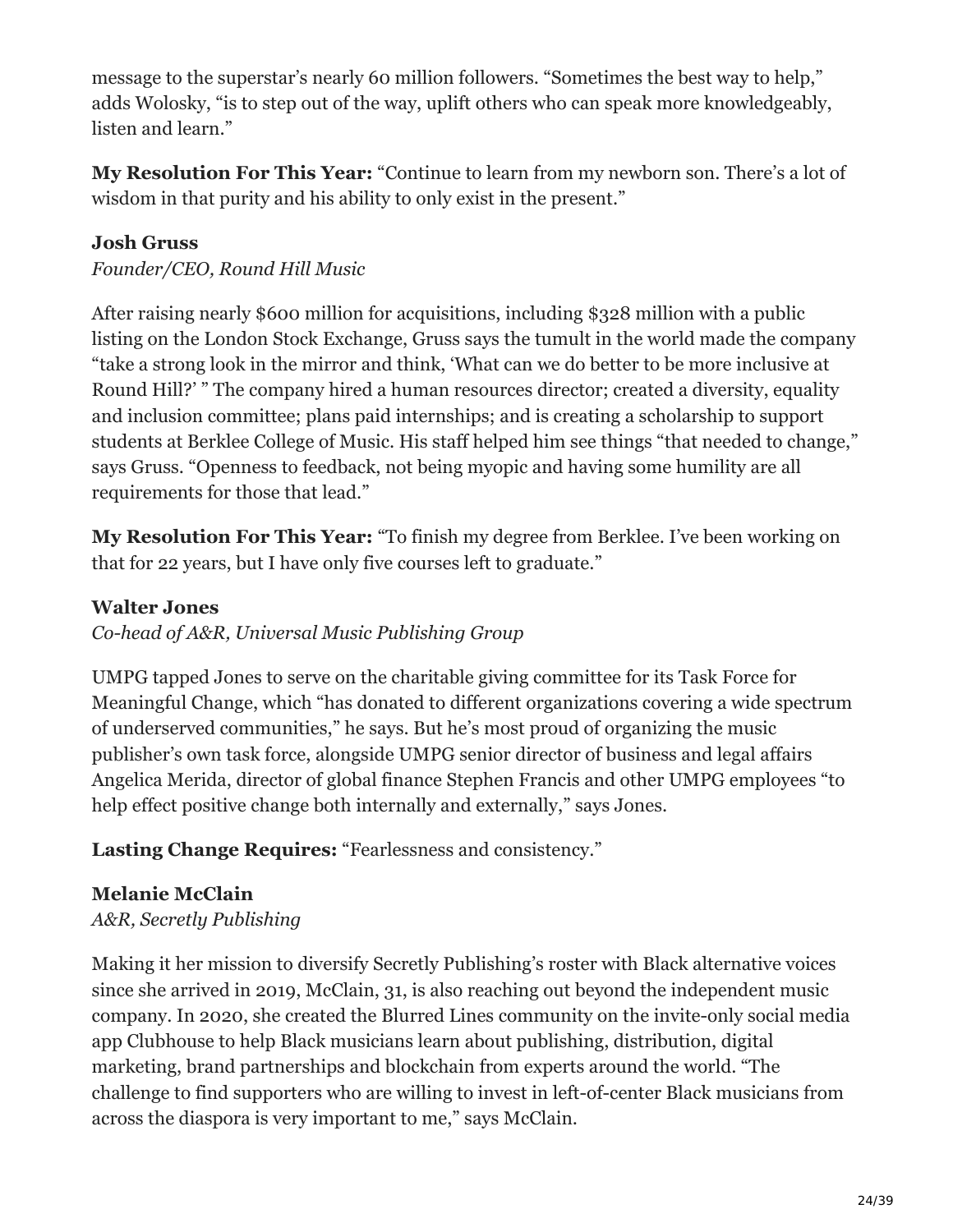**My Resolution For This Year:** "Stay true to myself and pull people of color up with me."

# **Jon Platt**

*Chairman/CEO, Sony/ATV Music Publishing*

When Platt was appointed chairman/CEO of Sony/ATV in 2019, he became the music industry's highest-ranking Black executive — and took action to foster more inclusion. That commitment took on even greater urgency following the death of George Floyd at the hands of Minneapolis police in May. Platt penned an open letter soon after, calling on the music business to help "lead society out of crisis." Reflecting on the issue of racial justice and equity seven months later, Platt remains unwavering in his belief that accomplishing sustainable change requires "discipline ... and the willingness to lean into what makes us feel uncomfortable."

**The Most Underreported Music-Biz Story of 2020:** "How hip-hop culture continues to drive the TikTok movement, yet a handful of mainstream 'social media influencers' have co-opted the culture — choreography and music — and are earning significant income."

# **Ryan Press**

*President of A&R, U.S., Warner Chappell Music*

As one of the founding members of the advisory panel of the Warner Music Group/Blavatnik Family Foundation Social Justice Fund announced in June, Press helps oversee the \$100 million effort to support education, music and campaigns against violence and racism. Inside Warner Chappell, he has worked to set up ongoing open discussions about racial justice. "I've really leaned into helping our company navigate everything that has been going on in the world," says Press, "from how we work while in quarantine to the different ways we can move the needle on social justice, in and outside of the workplace."

**Lasting Change Requires:** "Social justice to also bring about economic justice. If we really want to help historically underserved and marginalized populations around the globe, we need to focus on education and access to opportunity."

# **Justin Shukat**

*Co-founding partner/president, Primary Wave Music*

The pandemic caused "a very trying year for all of us," says Shukat, 46, but it was the Black Lives Matter movement and related protests that spurred Primary Wave toward activism. "The industry took pause with its own #blackout moment," he says. "But I kept wondering, 'Is enough being done?' " That led to the formation of the company's Racial Equality Task Force, which Shukat says is a force for change for Primary Wave. It includes a member from each department of the company and will hold educational seminars on bias, diversity and equality, with the broader goal of creating an independent publisher consortium, "where we partner with other players to turn the voice volume up on change within the industry."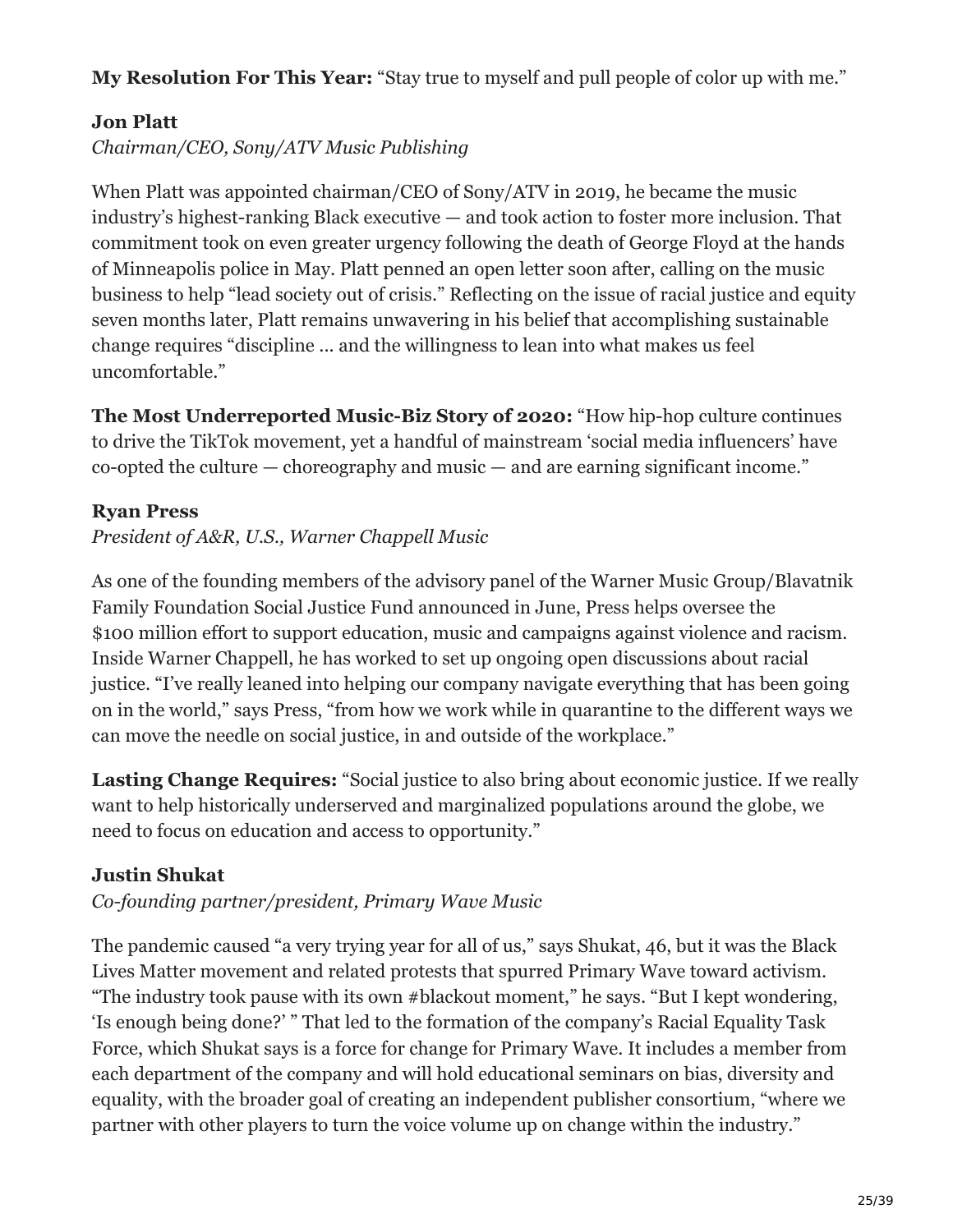#### **President Biden Must Focus On:** "Listening to all and trying to unite our country."

# **Rafa Arcaute** *Co-founder, Desde Casa Estudio; vp A&R, Sony Music Latin-Iberia* **Julio Reyes Copello** *Co-founder, Desde Casa Estudio; owner, Art House*

When the pandemic shut down live performances and recordings, producers Arcaute and Reyes Copello quickly realized that many of the musicians, producers and engineers they worked with were now unemployed. With the support of Sony Music Latin-Iberia, the two multiple Latin Grammy Award winners launched Desde Casa Estudio and paid those professionals to teach over 100 classes online that were seen by more than 10,000 students in the United States, Latin America, Portugal and Spain who could tune in free of charge. "We have special classes and chats from some of the most prominent names in our industry and roster," says Arcaute, citing such stars as Maluma, Camilo, Carlos Vives and Fonseca.

**Lasting Change Requires:** "Vision, a plan, focus, sensibility and dedication." - Arcaute

#### **Ebro Darden**

*Global head of hip-hop and R&B, Apple Music*

The most important thing to Darden, 45, during this year of upheaval has been "supporting Black activism and activists on the front lines, heightening the understanding of #DefundThePolice, consistently engaging people to understand the political process and holding elected officials accountable, all while unpacking white supremacy inside Apple and outside in society." Through the summer, he used his morning show on WQHT (Hot 97) New York to speak with passion and purpose about the root causes of the protests in the streets, and in September, he co-created and hosted Apple's first Rap Life Live event, which juxtaposed performances from Lil Baby, Rapsody, Wale and Nas — filmed on the empty campus of Howard University — with interviews with school activists. The point, says Darden, was to "show how the worlds overlap: music and the message."

#### **My Resolution For This Year:** "Keep the momentum."

Thaddaeus McAdams/FilmMagic Rapsody

#### **Marian Dicus**

*VP, global co-head of music, Spotify*

"In a year when we have all been forced to pause, I have been fortunate enough to dedicate more time to causes that matter to me most," says Dicus, including discrimination against Asian Americans, injustices faced by the Black community and the underrepresentation of women in the music industry. Dicus is lead sponsor for Spotify's Asian American Pacific Islander employee resource group, through which she serves as a mentor, and also supports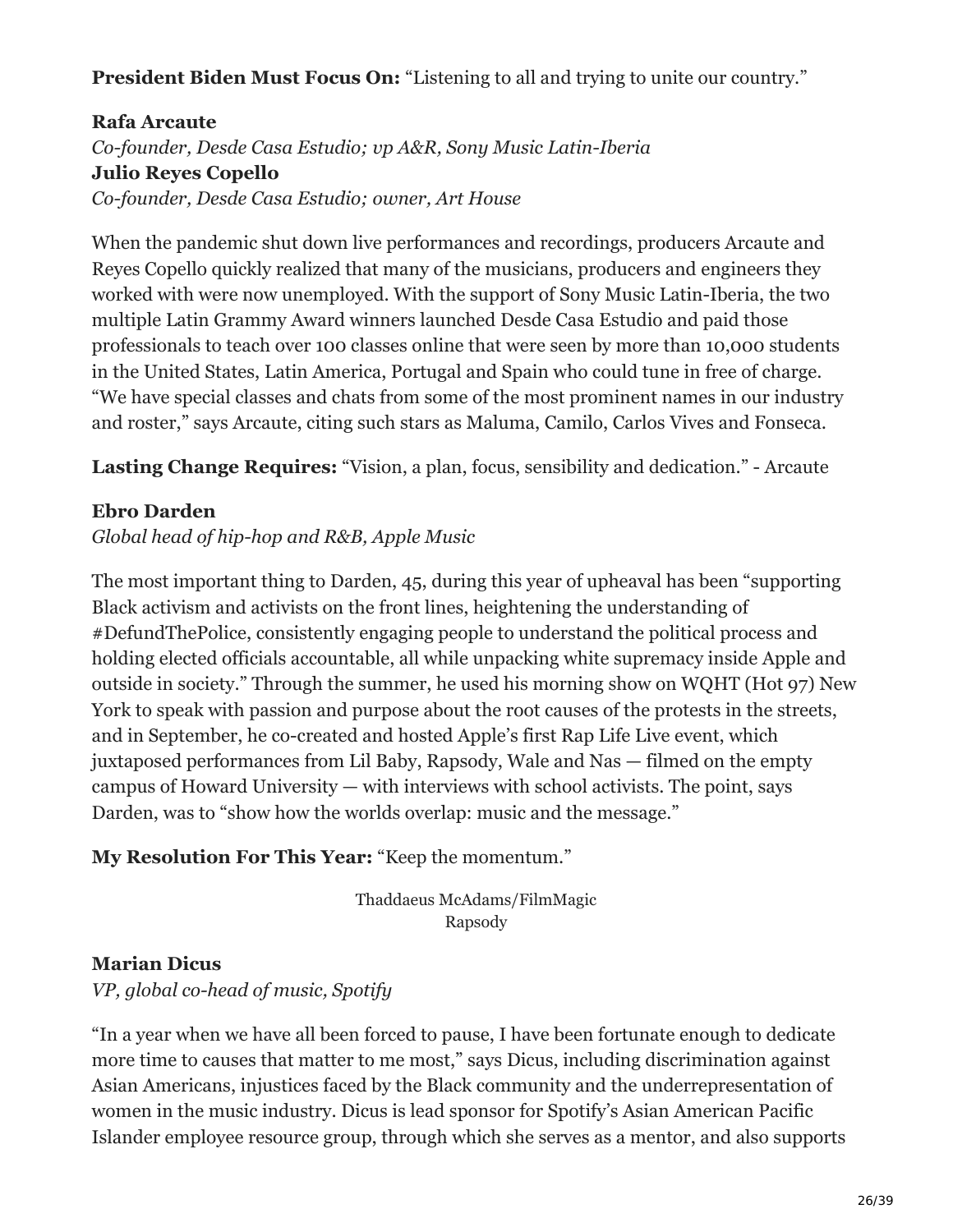her team's work around Black Lives Matter, which includes increasing and creating new programs for Black creators. "It's important to have diversity in the rooms where decisions are made, and I am glad that I can be that voice for the team," she says.

**President Biden Must Focus On:** "Support for independent music venues that have been affected by the pandemic."

#### **John Farrey**

*Label relations manager, Amazon Music*

Farrey, 31, helped launch a speaker series at Amazon focused on Black music history, including an "especially inspiring" lecture on Smokey Robinson by Clive Davis Institute chair Jason King. He also took to the streets in battleground states during the election for some "mask-to-mask" conversations with voters in Pennsylvania and Georgia. One needs "the courage to have a few doors slammed in your face because the door that opens will make a difference," he says. "Access to voting was a huge focus for me this year."

**The Most Underreported Music-Biz Story of 2020:** "Marshall Jefferson's essay about why he left DJ-ing was one of the most impactful articles I read this year. The dance and electronic industry still faces inequities, and Marshall's piece articulated these in a personal way."

### **Mary Kay Huse**

*Co-founder/CEO, Mandolin*

When touring stopped, Huse, 40, and Mandolin co-founders Steve Caldwell and Robert Meitus realized the need to help artists stay connected with their fans. Mandolin's platform allows acts and venues to create and monetize content like livestreams and fan experiences; as certain local regulations have allowed, such clients as City Winery and the Ryman Auditorium have successfully offered hybrid in-person and digital shows. Mandolin also served as the livestream provider and platform for the Election Day #iVoted Festival, and will stream the 34th annual Tibet House US benefit concert in February. "Bringing the industry and the music back into people's lives," says Huse, "has been my sole driver."

**Lasting Change Requires:** "A combination of big thinking and tactical execution, in addition to the grit needed to power through the next unforeseeable challenge."

# **Vivien Lewit**

*Global head of artist relations, YouTube*

Lewit helped launch the video streaming service's Black Voices Fund, which will provide \$100 million in grants over three years for the platform to acquire and produce original content by Black artists to tell their stories and expand their viewership. On Jan. 16, YouTube announced that 132 creators from across six countries are among the first group of grant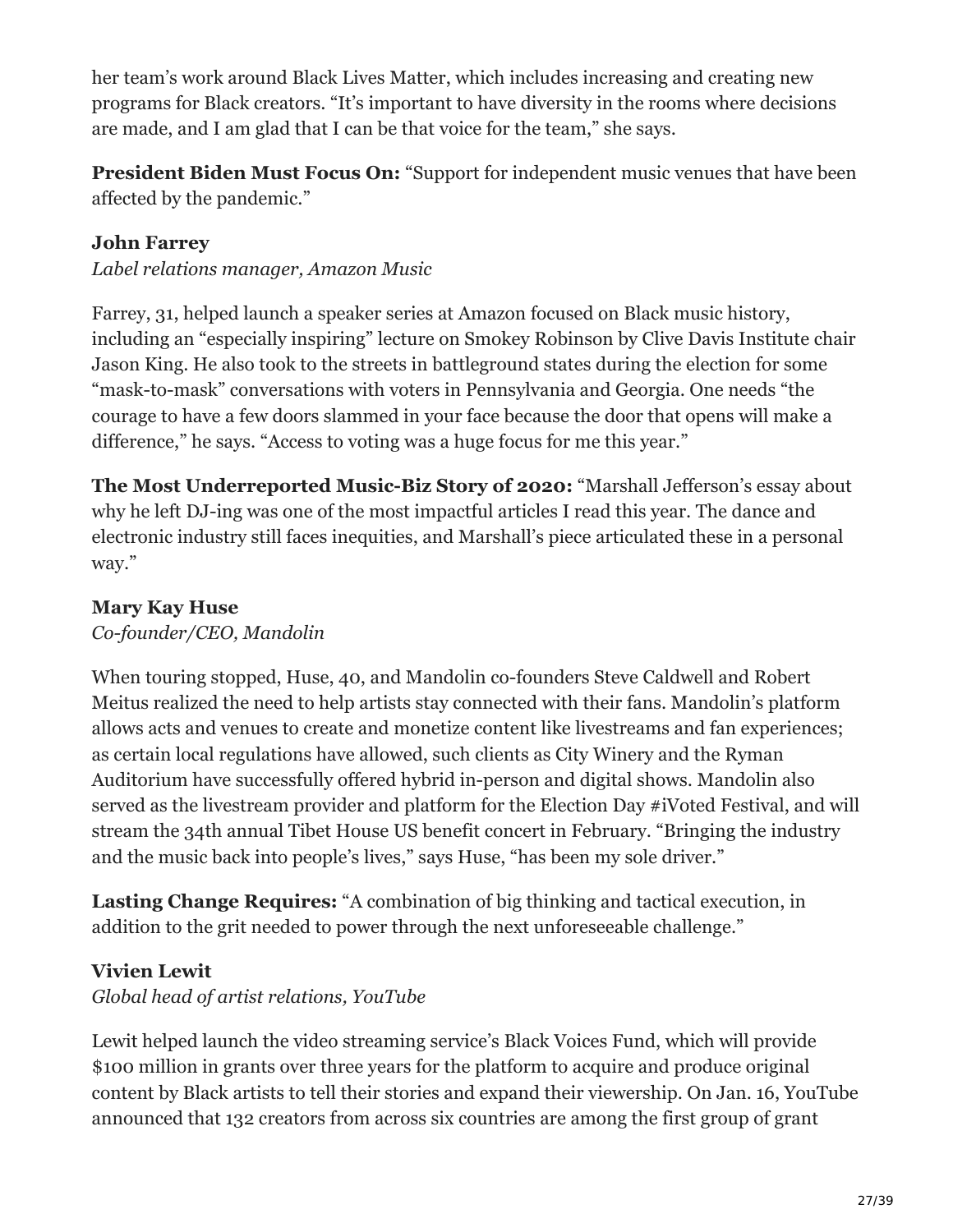recipients. "We're also working on creating special moments through video that bring to life celebrations of Black culture, identity and experiences from the perspective of Black artists and thought leaders in music," says Lewit.

# **Richard Weitz**

*Agent, WME; co-founder,* Quarantunes **Demi Weitz** *Co-founder,* Quarantunes

Richard Weitz, 51, a TV agent for WME (Tina Fey, Ricky Gervais), and his 17-year-old daughter, Demi, launched what became one of the most impactful good-news stories of the pandemic. The *Quarantunes* performance series has featured concerts by Kenny Loggins, Beck, Rick Astley, Seal, H.E.R., Chaka Khan, Barry Manilow, John Legend and numerous others. Co-hosted by producer James "Jimmy Jam" Harris III (Janet Jackson, Mary J. Blige) and legendary record executive Clive Davis, *Quarantunes* has raised more than \$16 million for over 30 charities, including the Equal Justice Initiative and Free America, which are both working to end mass incarceration in the United States.

**President Biden Must Focus On:** "The United States feeling like it's the greatest country in the world again and that he cares about everyone, regardless of sexual orientation, race or religious beliefs." - Richard Weitz

### **Jarred Arfa**

*GM, Artist Group International*

The AGI GM is part of the company's team that oversees Billy Joel's record-breaking residency at Madison Square Garden in New York. Last March, Arfa, 36, contracted COVID-19, and while he has since recovered, he says he has "done tests and procedures for scientific data and research" related to the illness and raised awareness about "COVID long haulers." "There is still widespread misunderstanding that if you survive the virus you will be completely fine in a few weeks, which is unfortunately not the case for a significant percentage of people who have caught the virus, including myself."

**President Biden Must Focus On:** "Bringing much-needed sanity and humanity back to the White House."

# **Lori Feldman**

*Chief marketing officer, Paradigm Talent Agency*

Feldman joined Paradigm in September 2019 and leads brand partnerships and marketing. But when the pandemic hit, she began looking for new ways to generate revenue for the company to offset touring losses. Outside work, she also leveraged fund-raising efforts to support social-justice organizations whose "causes have been near and dear to me," citing the Equal Justice Initiative and the NAACP Legal Defense Fund. Closer to home, she focused on supporting Black-owned small businesses, raising enough money for King Seven Katering to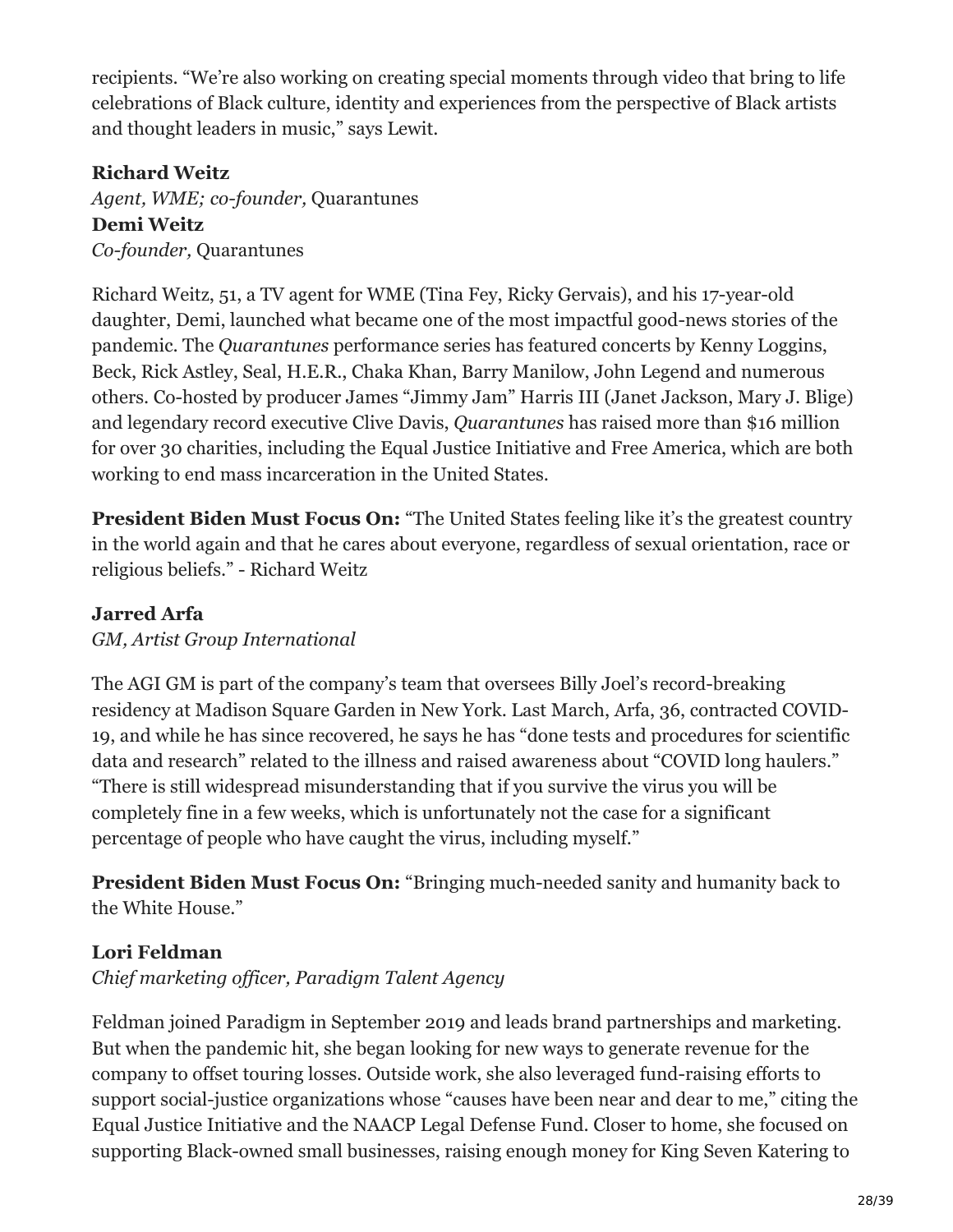provide meals for hundreds of hospital workers in the Bronx. "It's been moving to see that we directly impacted friends and strangers alike while providing some much-needed relief," she says.

# **Artist I Most Want to See in Concert After the Pandemic:** "R.E.M. I realize that's

highly unlikely, but a girl can dream."

#### **Samantha Kirby Yoh**

*Partner/co-head of global music, UTA*

Kirby Yoh has supported organizations like Diversify the Stage — Noelle Scaggs' initiative to bring more people of color, women and LGBTQ+ individuals into the concert industry — and is a founding board member of She Is the Music, the "industrywide movement to empower female creators. It is crucial for the industry to focus on increasing diversity, equity and inclusion in the music landscape," she says. With its executive director Amelia Bauer, Kirby Yoh also co-founded Noise for Now, which raised \$290,000 for 16 organizations throughout the United States, including funds that help underresourced women access health care and clinics that provide reproductive health services.

**The Most Underreported Music-Biz Story of 2020:** "The devastating impact on the venues and tangential businesses —crew, stagehands, catering and parking attendants."

#### **Yves C. Pierre Jacqueline Reynolds-Drumm** *Concerts agents, ICM Partners*

When ICM employees began making donations to organizations on the front line of the Black Lives Matter movement, Reynolds-Drumm, 34, and Pierre were instrumental in getting the agency to match each contribution. The pair, who represent Rapsody, Madison Beer and Baby Rose, were also founding members of Diversify ICM, which was created to combat internal inequities and foster participation in initiatives that support underserved Black communities.

**The Most Underreported Music-Biz Story of 2020:** "Forty-seven percent of 2021 Grammy nominations were women, and traditionally male-dominated categories were swept by females. These strides would not have been possible without the hard work of so many. Shout out to She Is the Music. Let's keep it up." - Reynolds-Drumm

# **Marissa Smith**

*Music agent, WME*

Last year, Smith, 26, led WME's new Virtual Appearance group, which confirmed hundreds of virtual shows alongside promoters and platforms for such acts as Dua Lipa, Culture Club, Hank Williams Jr., Lindsey Stirling and more. She played a key role in helping to create a diversity team in WME's Nashville office to create mentorship opportunities and compile a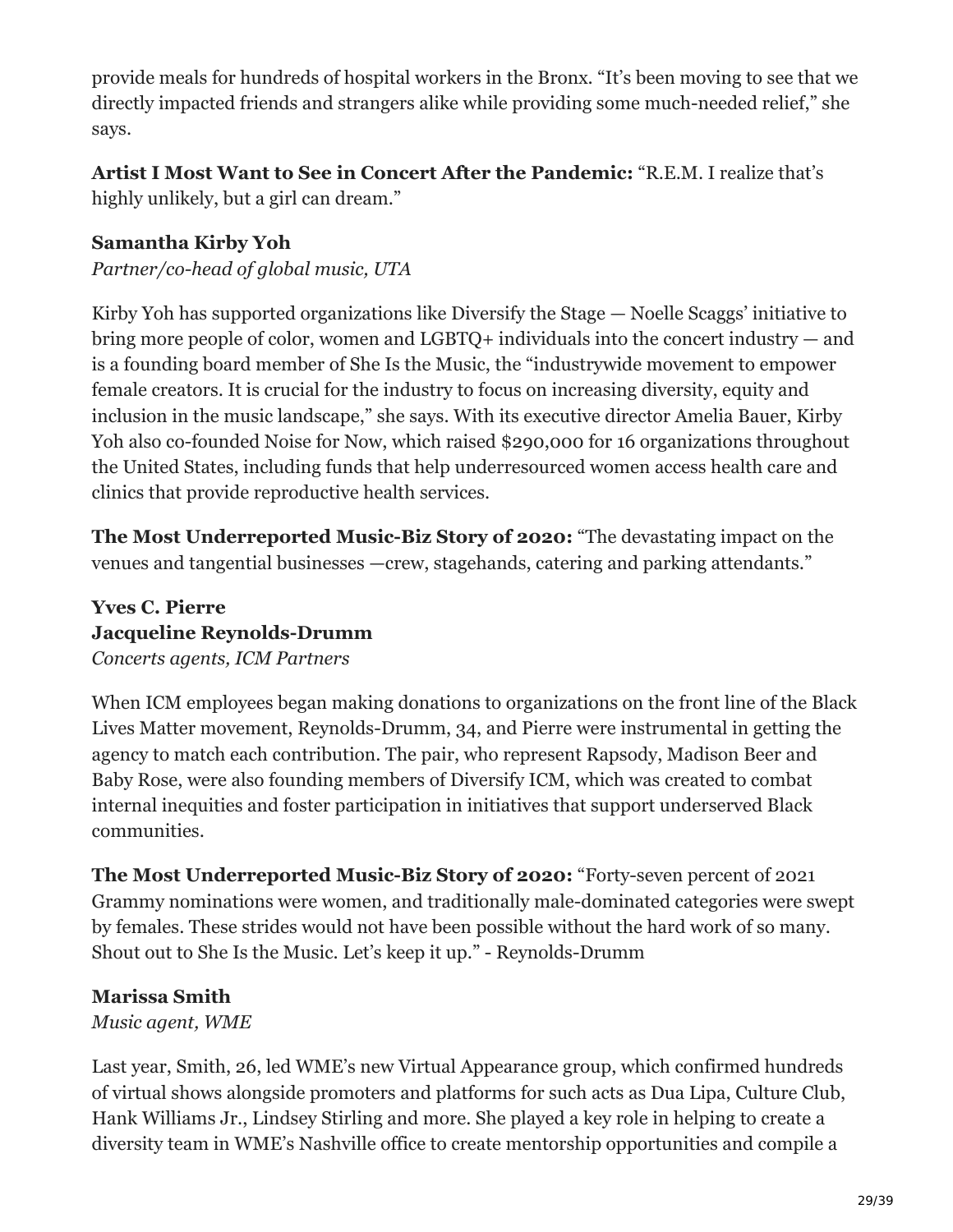database for touring professionals. The Virtual Appearance group "held hundreds of meetings with technology companies to make sure that we are as knowledgeable as possible in this space for our clients, and it has really paid off," says Smith. "We feel that virtual performances will remain a piece of some artists' 360-degree approach long after the pandemic."

**Lasting Change Requires:** "Thousands of small steps, and knowledge that there is no such thing as failure — there is only learning from mistakes and persevering."

> GARY HERSHORN/EPA-EFE/Shutterstock Jennifer Lopez

**Tom Worcester** *Head of music brand partnerships, Creative Artists Agency* **Angie Rho** *Head of music business affairs, Creative Artists Agency*

Over the past year, CAA learned the importance of being a full-service agency, as touring halted due to the pandemic. The company's music brand partnerships department, headed by Worcester, closed over 300 deals that earned clients over \$40 million, including an extension of Jennifer Lopez's role as Coach's lead ambassador and Cardi B's partnership with Balenciaga for its winter 2020 collection. For Rho, CAA's music department's lasting growth stemmed from its ability to expand through podcasts and in the Latin music sector. "We were able to produce virtual concerts in artists' basements, shoot brand spots in their backyards and execute social media campaigns from their kitchen tables," says Worcester. "This adaptability will likely change the way we do business."

**President Biden Must Focus On:** "Consistency, across the country, as we make our way out of the economy slowing. It will be very difficult to get folks who have been out of work and struggling to work meaningfully again if we can't count on the same or similar rules for how to conduct live events in different geographic markets." - Rho

#### **Manu Beers**

*Co-founder, Tomorrowland* **Michiel Beers** *Co-founder/CEO, Tomorrowland*

The pandemic forced the Tomorrowland co-founders to cancel both a March festival at a French ski resort and the company's signature event in Belgium in July. The dance festival company lost 90% of its turnover, but the brothers Beers rallied their team, and in two-anda-half months created Tomorrowland Around the World, a pay-per-view digital festival featuring green-screen performances on an imaginary island by the likes of Katy Perry and Martin Garrix. "Creativity is something that can't be stopped by a global pandemic," says Michiel Beers. "I'm very proud of how resilient our team was to find new ways of bringing Tomorrowland into the new reality."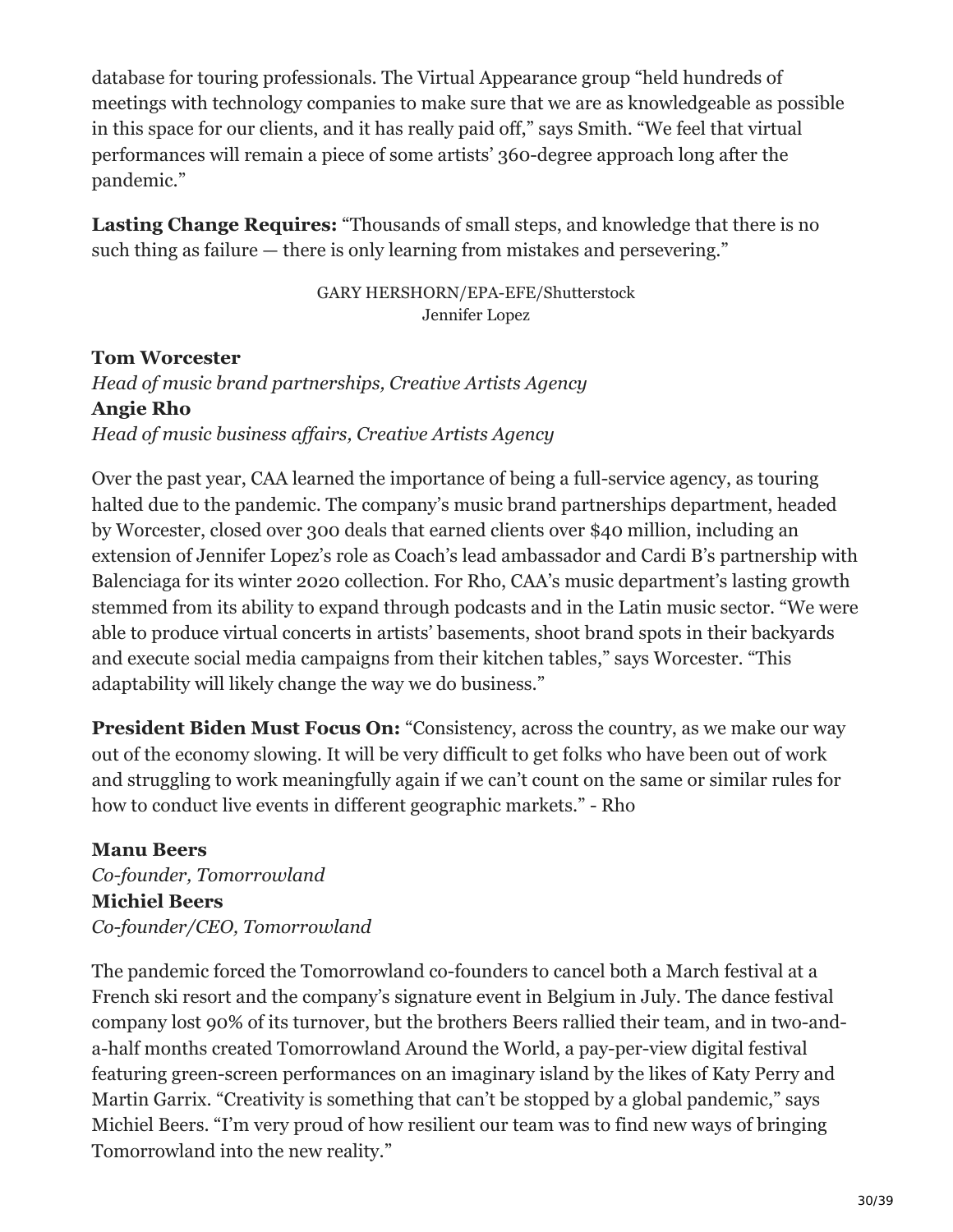**My Resolution For This Year:** "Live today, love tomorrow, unite forever." - Michiel Beers

# **Dayna Frank**

*Board president, National Independent Venue Association; owner/CEO, First Avenue Productions*

# **Stephen Sternschein**

*Co-founder/board treasurer, National Independent Venue Association; managing partner, Heard Presents*

NIVA came together in early spring as a group of promoters with a great need but little political clout. By December, it had played a significant role in helping to pass the Save Our Stages Act, which will provide \$15 billion in federal aid to shuttered music venues, movie theaters and museums. When the pandemic first hit in March, Frank, Sternschein and their colleagues "created a national organizing structure from literally nothing, resulting in federal legislation designed to sustain the independent ecosystem through this crisis," says Frank, owner of the First Avenue nightclub in Minneapolis. She lobbied her home-state senator Amy Klobuchar while Sternschein developed a relationship with Lyor Cohen and later launched the Save Our Stages virtual festival, which raised over \$1.8 million for venues in danger of closing. "It gave me hope," says Sternschein, "that we could save ourselves using what we know best — music — if we all do it together."

**Artist I Most Want to See in Concert After the Pandemic:** "All of them. I want to see all the concerts." - Frank

# **Ali Harnell**

*President/chief strategy officer, Live Nation Women, Live Nation*

On Blackout Tuesday, Harnell, 52, helped assemble a few hundred music business professionals on Nashville's Music Row for a moment of silence for George Floyd, committing themselves to becoming anti-racist by learning and listening. In October, Live Nation Women launched the Beautiful Noise campaign, urging women to use their voices and votes, in honor of the centennial of women's suffrage in America. It commissioned female songwriters to write the anthem "A Beautiful Noise," performed by Alicia Keys and Brandi Carlile. "We can all performatively say we are committed to change," says Harnell, "but it's critical to create systems of accountability to ensure lasting change."

**My Resolution For This Year:** "Stay focused on deep, measurable, tangible systemic change."

> Isabel Infantes/PA Images via Getty Images Alicia Keys

**Heather Lowery** *President/CEO, Femme It Forward*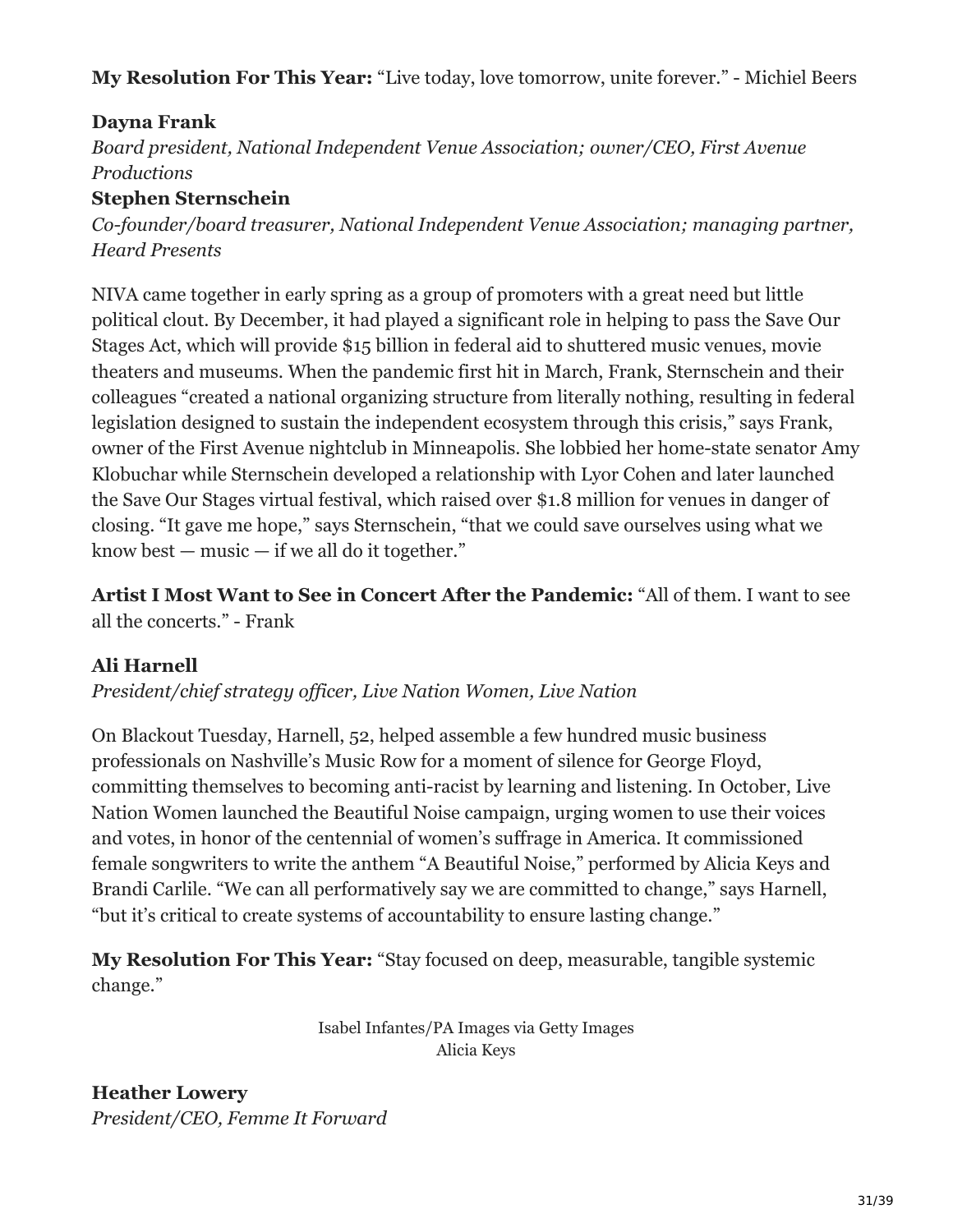Under Lowery, Femme It Forward seeks to eliminate systemic racism and sexism by celebrating, educating and empowering women and giving them a platform to share their voices on and off the stage. In partnership with Live Nation, Femme It Forward in June launched its Revolutionary Reads virtual book club to educate and empower women of color and allies, and, in December, started its Next Gem Femme mentorship program, which will provide 200 young women of color resources and opportunities to succeed in the music business, with 100 of those applicants coming from historically Black colleges and universities. "While we miss doing events more than ever and they will continue to be a core area we focus on, this year forced us to think of other ways to engage," says Lowery. "In the long term, our community will be even stronger as a result."

**My Resolution For This Year:** "To continue putting in meaningful work that will create lasting change. Our mission is a marathon, and we'll celebrate every mile along the way while constantly pushing for our goal."

#### **Nadia Prescher**

#### *VP, National Independent Talent Organization; co-founder, Madison House*

Prescher led efforts to raise awareness of the need for federal relief for independent booking agencies through the National Independent Talent Organization, which represents over 100 independent booking agencies, 140-plus management companies, 560-plus associated artists and over 280 other live touring entities. "Many of us have been working overtime to ensure that no stone is left unturned on the road to economic recovery," says Prescher, who has emphasized how the pandemic has worsened racial income inequality. "The U.S. is still watching billionaires maximize their investments while artists and entertainers struggle to make ends meet. Gig workers and small businesses were the hardest hit."

**My Resolution For This Year:** "To advocate for organizations centered around mental health, charitable services and social responsibility within our music community. Backline, The Rex Foundation and HeadCount are doing such incredible work on all of these fronts."

**Rhea Roberts-Johnson** *VP ticketing, Goldenvoice/AEG Presents* **Kyle Robinson** *GM, The Novo, Goldenvoice/AEG Presents* **Jarvis Smith** *Ticketing manager, Goldenvoice/AEG Presents*

The three AEG colleagues are part of the founding team of GV Black, which in July announced its mission "to help create initiatives to highlight the Black experience at our organization and expand representation of the Black community at Coachella." For Smith, 32, "the most important moment has been addressing the lack of diversity within the livemusic industry for Black women and men in executive and senior management leadership roles that go beyond just being entertainers."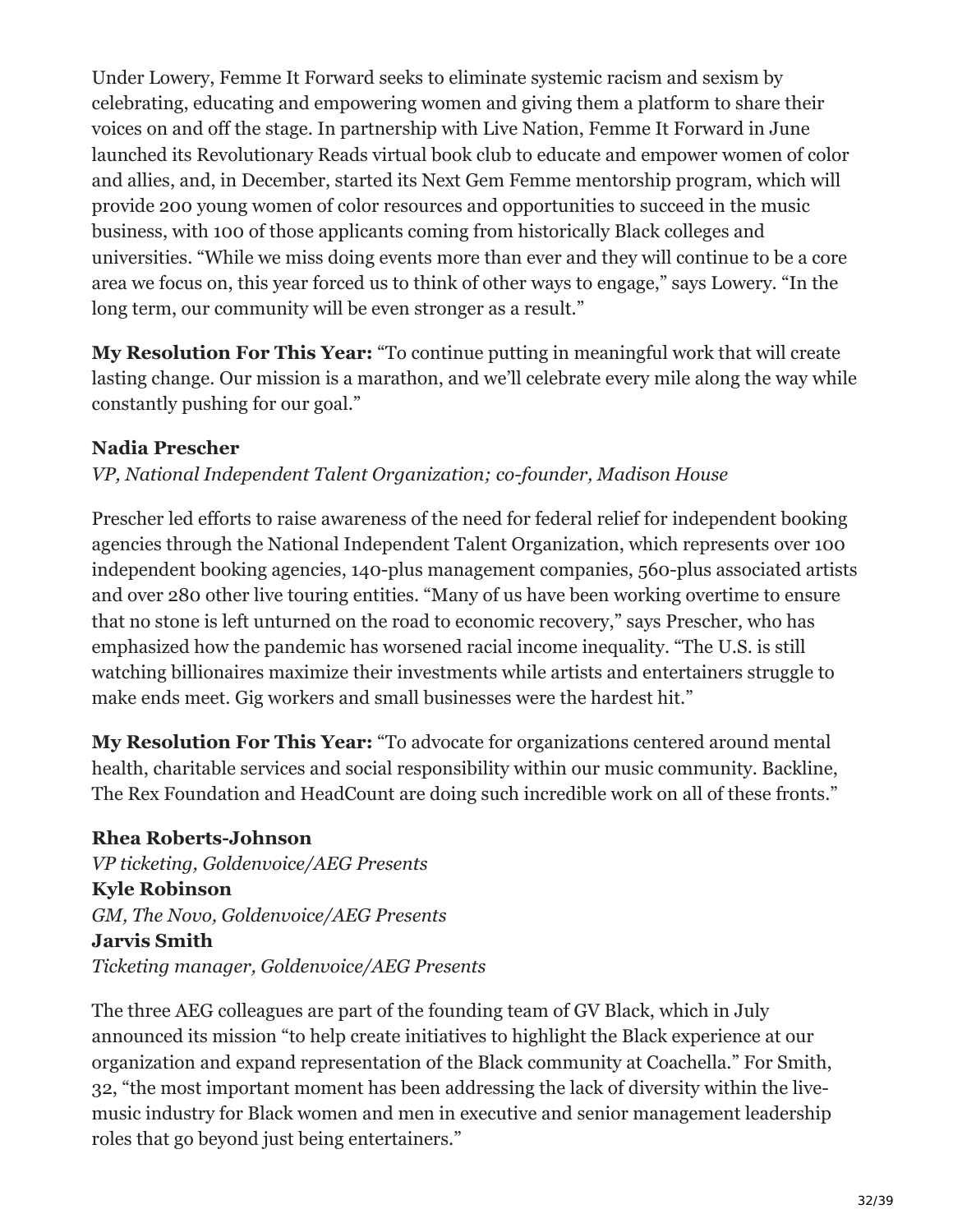**Lasting Change Requires:** "Companies need to do the internal work of understanding the people of their organization and the personal challenges they face in their roles." - Smith

# **Austin Whitney**

*President, Ten Fifty Entertainment*

Ten Fifty provides accessibility services for events including music festivals, conventions and trade shows. But as live events moved into the digital realm, Whitney, who has used a wheelchair since 2007, shifted his focus toward digital access for individuals with auditory and visual disabilities. His nonprofit organization Accessible Festivals partnered with Coachella and Black disabled DJ Sabeerah Najee to "create a program designed to benefit Black, Indigenous and people of color with disabilities that is launching at the festival in 2021," he says. And after months spent traveling around the country exploring national parks, he also started Inclusive Expeditions to help individuals with disabilities enjoy U.S. parks.

**My Resolution For This Year:** "To always remember how grateful I am for live music."

#### **Mark Yovich**

*President, Ticketmaster*

Since March, Ticketmaster has been dealing with the daunting task of adjusting tickets for the thousands of canceled and rescheduled shows this past year, all while shifting to remote offices. At the same time, Yovich, 46, and his team have been figuring out how to safely welcome fans back to shows once the pandemic is over, and developed SmartEvent to help equip event organizers with the tools to meet evolving guidelines on capacity, distancing and other logistics while enabling contactless and mobile-centric features into the future. "We all miss events more than ever," he says, "and once we're back, we want to make sure Ticketmaster is delivering tools to help everyone enjoy even more of the game or concert in the moment."

**Artist I Most Want to See in Concert After the Pandemic:** "I'll be the first in line to see The War on Drugs when they return."

#### **Tony Coles**

*Division president, iHeartMedia Markets Group; president, Black Information Network, iHeartMedia*

#### **Tanita Myers**

*Director of news operations, Black Information Network, iHeartMedia*

Protests and "the conversations they triggered" about systemic racism and injustice accelerated the creation in June of Black Information Network, a stand-alone business unit within iHeartMedia, says Coles. "The issues are not new, nor have they been resolved. However, I cannot think of a moment in my lifetime when so many people, from all walks of life, were collectively willing to say three words: 'Black lives matter.' " The new entity is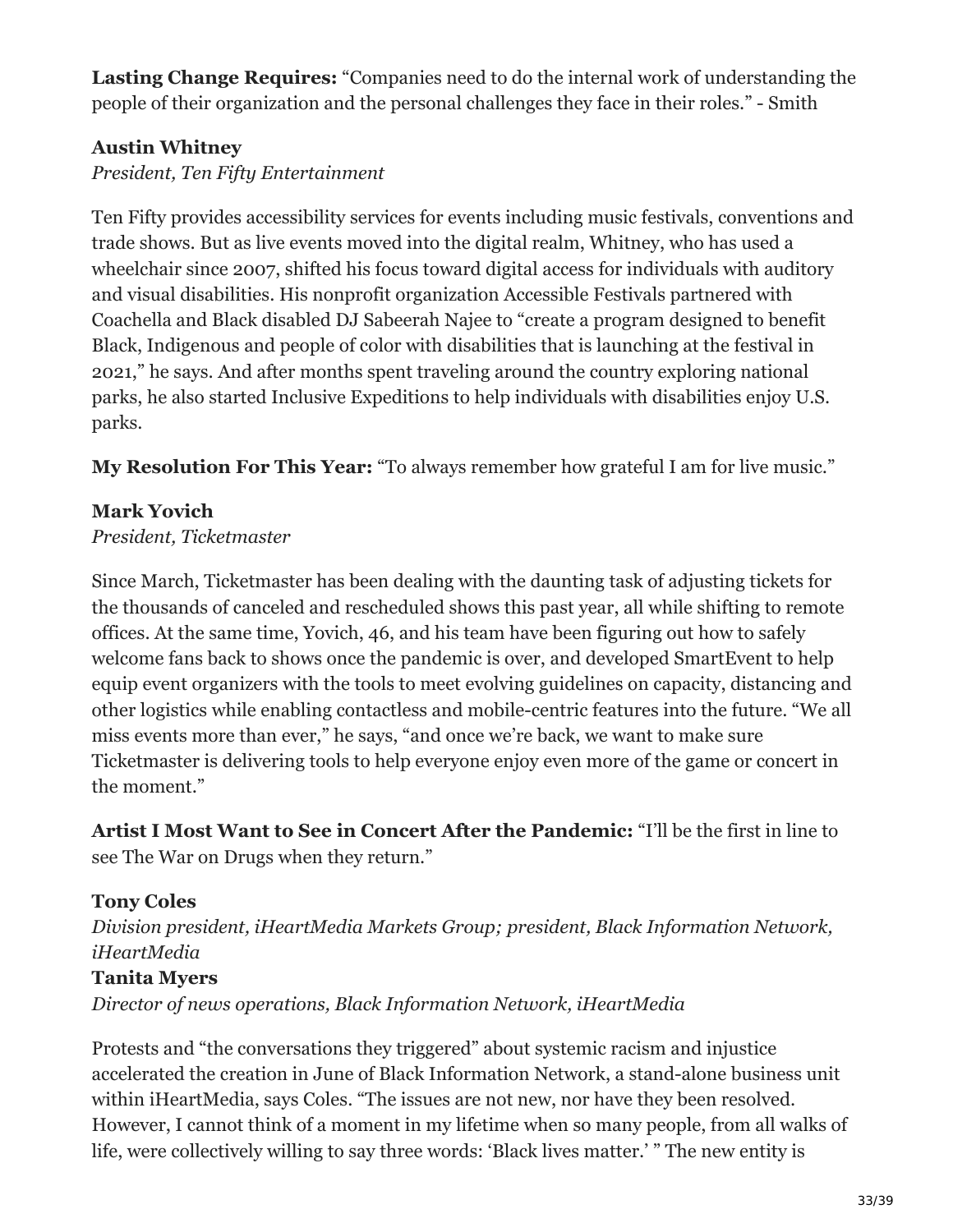building "the first 24/7 all-news network by and for the Black community," he says, which will give "a voice to stories that have gone untold and bring a much-needed perspective to the news."

**The Most Underreported Music-Biz Story of 2020:** "The shift in creativity that will result from months of artists, producers and songwriters being isolated and using this time to develop new sounds."

### **Connie Orlando**

*Executive vp specials, music programming and music strategy, BET Networks*

Hsiao Ron Cheng Connie Orlando

In June, the BET Awards went virtual for the first time due to the coronavirus pandemic, but the show was still jam-packed with stars. Alicia Keys, Roddy Ricch, Chloe x Halle, DaBaby, Jennifer Hudson, John Legend, Kane Brown, Lil Wayne and Megan Thee Stallion were among those who performed. In one of the most striking moments of the night, as DaBaby began his performance of his No. 1 hit "Rockstar," he laid down on the ground with his hands behind his back while a white man in a police uniform pressed his knee onto the rapper's neck — a reenactment of the death of George Floyd.

For over a decade, Connie Orlando has been the force behind BET's tentpole events, including the BET Awards, which ended up drawing 3.7 million total viewers across networks, according to Nielsen.

"I understand that the power of my programming vision and artistic decisions play a major role in shaping the global perception of Black culture worldwide," says Orlando. "So, for me, the social justice movement allowed me to shape programming that mirrored the visceral emotions around the protests and tributes in remembrance of the lives lost."

She adds, "We are able to extend all our platforms to artists who, through their talents, become voices to the voiceless, amplifying the pain, frustration and anger fueling the social justice movement. I can look back with pride knowing we did everything we could to deeply entertain, inspire and empower our consumers during this transformative era."

And her personal music wish list, when the pandemic is over?

"After such a spiritually and emotionally draining year, I would love an evening of escapism with Sade, an entertainer who walks boldly in her authenticity, is committed to her artistry and is a perfect blend of grace as she delivers sultry harmonies," says Orlando. "Her music is the poetic, soul-stirring and nurturing music that our souls and the world need to heal."

#### **Joshua "J1" Raiford**

*Director of hip-hop, Pandora; program director, Pandora Now, SiriusXM*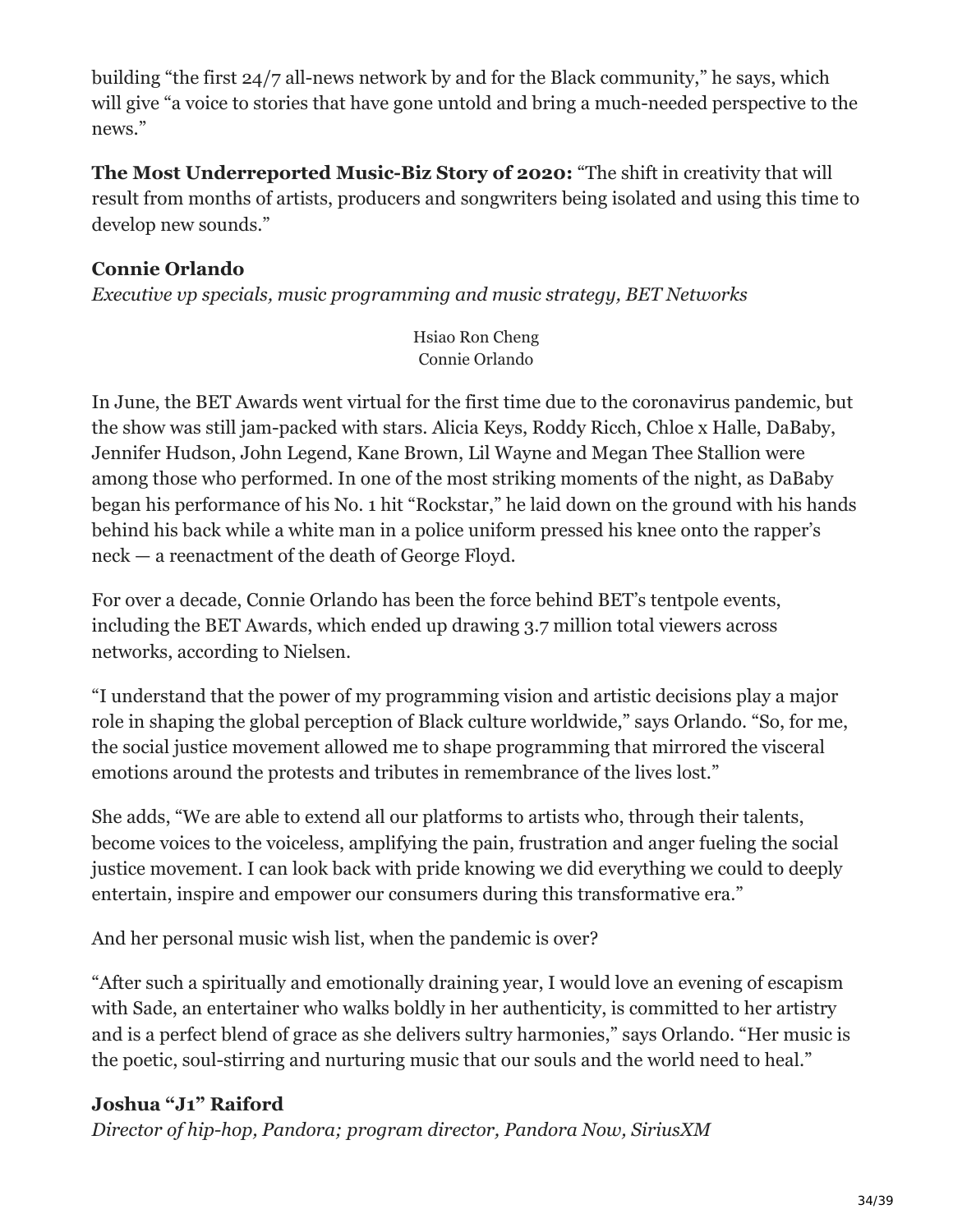The fight for racial equality, voting rights and the economic impact of the coronavirus on communities of color were Raiford's principal concerns in 2020. The Atlanta native engaged artists, influencers and music executives in conversation on the *Pandora for Brands* podcast and the *Top Shelf Show* on SiriusXM channel The Heat. Raiford made monetary donations matched by the company to organizations "geared toward helping Black people," he says, such as Morehouse College. He also encouraged voter registration on-air.

**Lasting Change Requires:** "Staying engaged politically, socially and economically; holding our leaders accountable regardless of party affiliation; and becoming the change you want to see."

#### **Sherrese Clarke Soares**

#### *Founder/CEO, Tempo Music*

Tempo Music, a partnership of Providence Equity and Warner Music Group, launched in 2019 with a high-profile catalog acquisition that included songs by Jeff Bhasker, Shane McAnally and Ben Rector, fueled by \$1 billion in investable capital. But Clarke Soares and Tempo have more than just deep pockets. "As a Black daughter, sister, mother and wife, I am keenly aware of the fight for Black lives and racial equity," she says, adding that Tempo has built a "diversity-inspired asset manager" that has a dimension and composition rare in private equity. "We care deeply about setting the table differently," she says, "which allows us to invest differently and be the change we want to see in the world."

**Lasting Change Requires:** "Conviction and bravery in the face of adversity. Putting values and people first even at the cost of a few extra points of return."

#### **Tiffany A. Dunn**

*Office administrative partner, Nashville, Loeb & Loeb*

Dunn has been putting in extra hours to support the needs of clients and co-workers during this past year. She is co-chair of the Women's Affinity Group at Loeb & Loeb, which provides networking, mentorship and professional and business development opportunities for women lawyers across the firm. But her efforts to help go beyond her office. "I am on the board of Porter's Call," an organization dedicated to providing aid to struggling touring artists. "There has been no other time when its services have been so wanted and needed," says Dunn, who is on the board of trustees of David C. Cook, which owns Integrity Music.

**Lasting Change Requires:** "Commitment. Sometimes that involves an uncomfortable amount of time and attention."

#### **Damien Granderson**

*Partner, Granderson Des Rochers*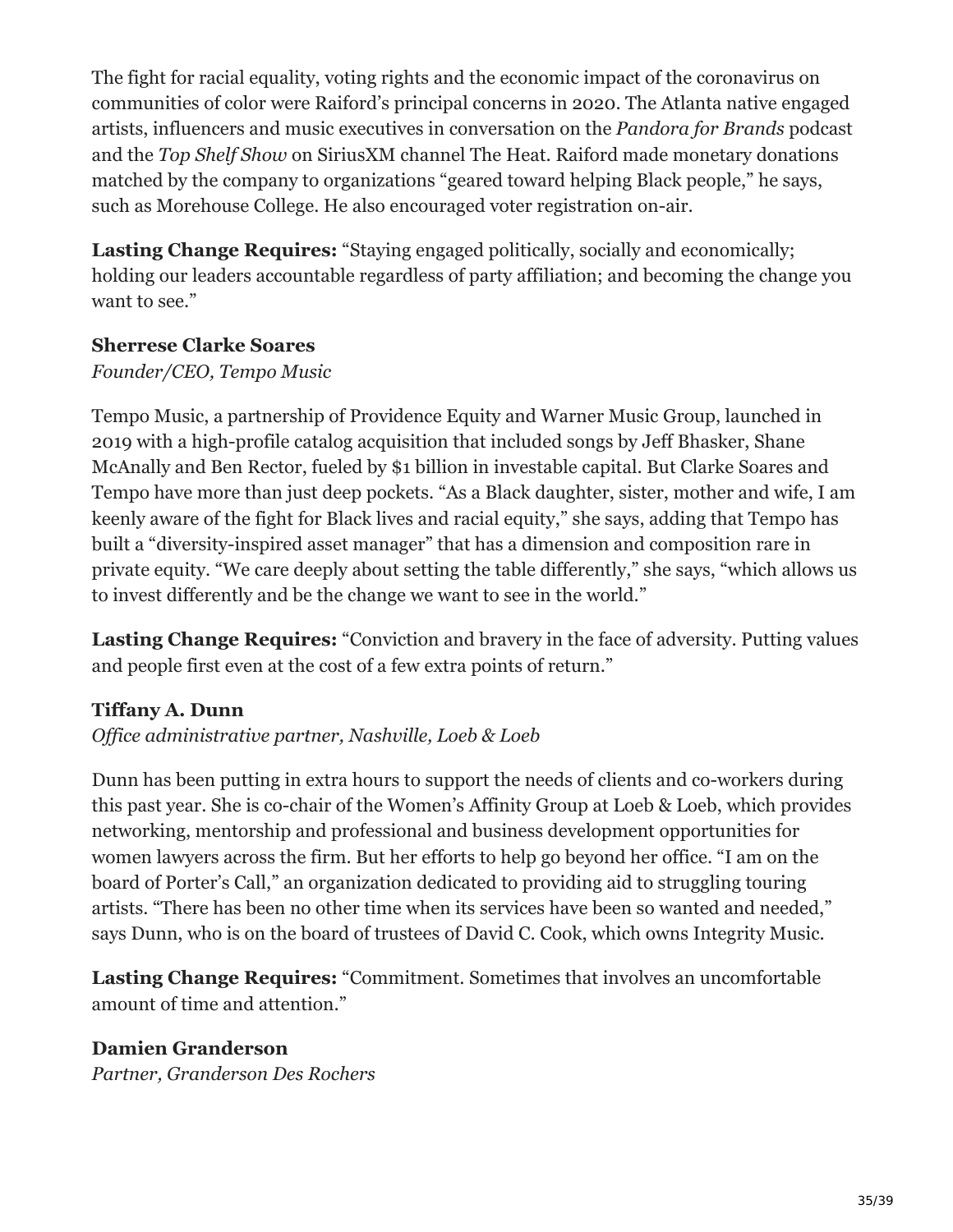Granderson has counted numerous artist and label change agents among his clients, including Quality Control Music, J Balvin, J. Cole, H.E.R. and Young Thug. But "during this unprecedented time," he says, "it has been even more important to advocate for the voices of those underrepresented in the community." He is a member of the Black Music Action Coalition and a board member of the Black American Music Association and The Center for Early Education. "I am committed to fostering inclusion and diversity in my community," he says.

**The Most Underreported Music-Biz Story of 2020:** "The lack of transparency regarding the distribution of streaming income in the music business. Artists should know how much labels and publishers receive from [digital service providers] — derived from exploiting their content  $-$  so they can better understand their value."

#### **Bob Moczydlowsky**

#### *Managing director, Techstars Music*

Moczydlowsky calls Techstars, which was created in 2016, "the best and most reputable accelerator program for music-related startups in the world." Before the pandemic, it invested \$120,000 total in selected companies. To meet what Moczydlowsky calls its "moral obligation" to foster equality and diversity, the company launched a diversity initiative to ensure that 50% of its future CEOs would represent diverse communities — especially people of color, women and LGBTQ+ populations — while providing an additional \$60,000 in matching investments. Techstars also welcomed its first Black-owned member company, Right Hand Music Group (Khalid), which will allow it to "be in a much better position to ensure people of all communities are represented on both sides of the table."

# **Kris Ahrend**

#### *CEO, Mechanical Licensing Collective*

Starting Jan. 1, the Mechanical Licensing Collective changed how music publishing works in the United States by collecting for distribution to publishers mechanical royalties from streaming services, as mandated by the 2018 Music Modernization Act. But the Nashvillebased nonprofit was challenged during the pandemic on "how to spread the word," says Ahrend, which was especially important, as the MLC can only disburse money to registered members. He took his message online with virtual events that reached almost 13,000 people. "We've assembled a dedicated and diverse team of almost 50 employees who have built and launched a brand-new industry organization from scratch," says Ahrend. For the MLC, Ahrend also established four guiding principles, one of which is a commitment to diversity that is reflected in its staff makeup and industry outreach.

**Artist I Most Want to See in Concert After the Pandemic:** "Whoever is performing at The Bluebird Cafe in Nashville the first night it's able to reopen."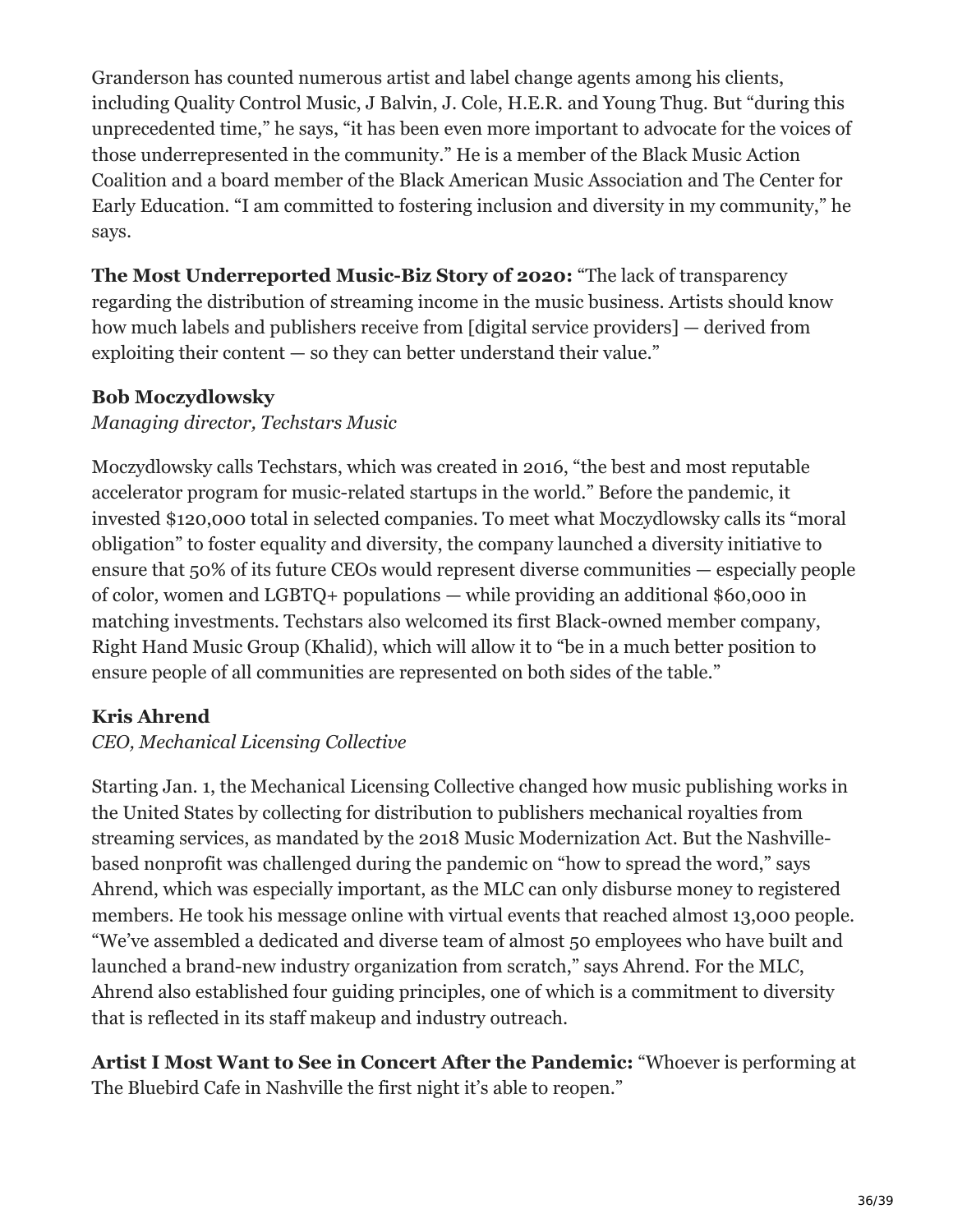#### **Michèle Ballantyne**

*COO, RIAA*

Ballantyne, 54, advocated for COVID-19 relief measures as well as social justice and police reform "at both the federal and state level," she says, noting the economic toll of the pandemic on the live-music industry. Her efforts helped lead to the passage of HR 7120, the George Floyd Justice in Policing Act, in the U.S. House of Representatives in June, as well as the "successful repeal of 50-A in New York, a law that shielded records of police misconduct from the public," she says. "What kind of society do we have without the basic promise of equal treatment and justice for all?"

**Artist I Most Want to See in Concert After the Pandemic:** "J Balvin. His concert experience is colorful and exudes pure joy, and that's what we all need right now."

#### **Valeisha Butterfield Jones**

*Chief diversity, equity and inclusion officer, Recording Academy* **Jeriel Johnson** *Executive director, Washington, D.C., chapter, Recording Academy; executive sponsor, Black Music Collective, Recording Academy*

#### **Rigo "Riggs" Morales**

*Chair, Black Music Collective, Recording Academy; senior vp A&R, Atlantic Records*

Butterfield Jones, Johnson and Morales are key movers behind the Recording Academy's Black Music Collective. In 2019, Morales brought the idea for the initiative to Harvey Mason Jr., chair of the academy's board of trustees and, since 2020, interim president/CEO of the academy. As the first BMC chair, Morales works closely with Mason, Butterfield Jones and Johnson in educating and activating the Black music community within the academy and the industry at large. "The last year has been one of the most challenging in many of our lifetimes," says Butterfield Jones, who joined the academy in May. She has implemented a social impact/racial justice plan for the organization, which has included a partnership with Color of Change, the nation's largest online racial justice organization. "The partnership spans several strategies, including the creation of the Black Music Collective, dedicated to the inclusion, recognition and advancement of Black music and its creators. This is just the beginning."

**The Most Underreported Music-Biz Story of 2020:** "The discussion surrounding COVID-19 relief for music creators deserves more widespread coverage outside of our industry bubble. Musicians were the first out of work when tours were canceled and will certainly be among the last to return, even as our nation slowly recovers and reopens." - Butterfield Jones

#### **Manolo Díaz**

*Senior vp, Latin Grammy Cultural Foundation*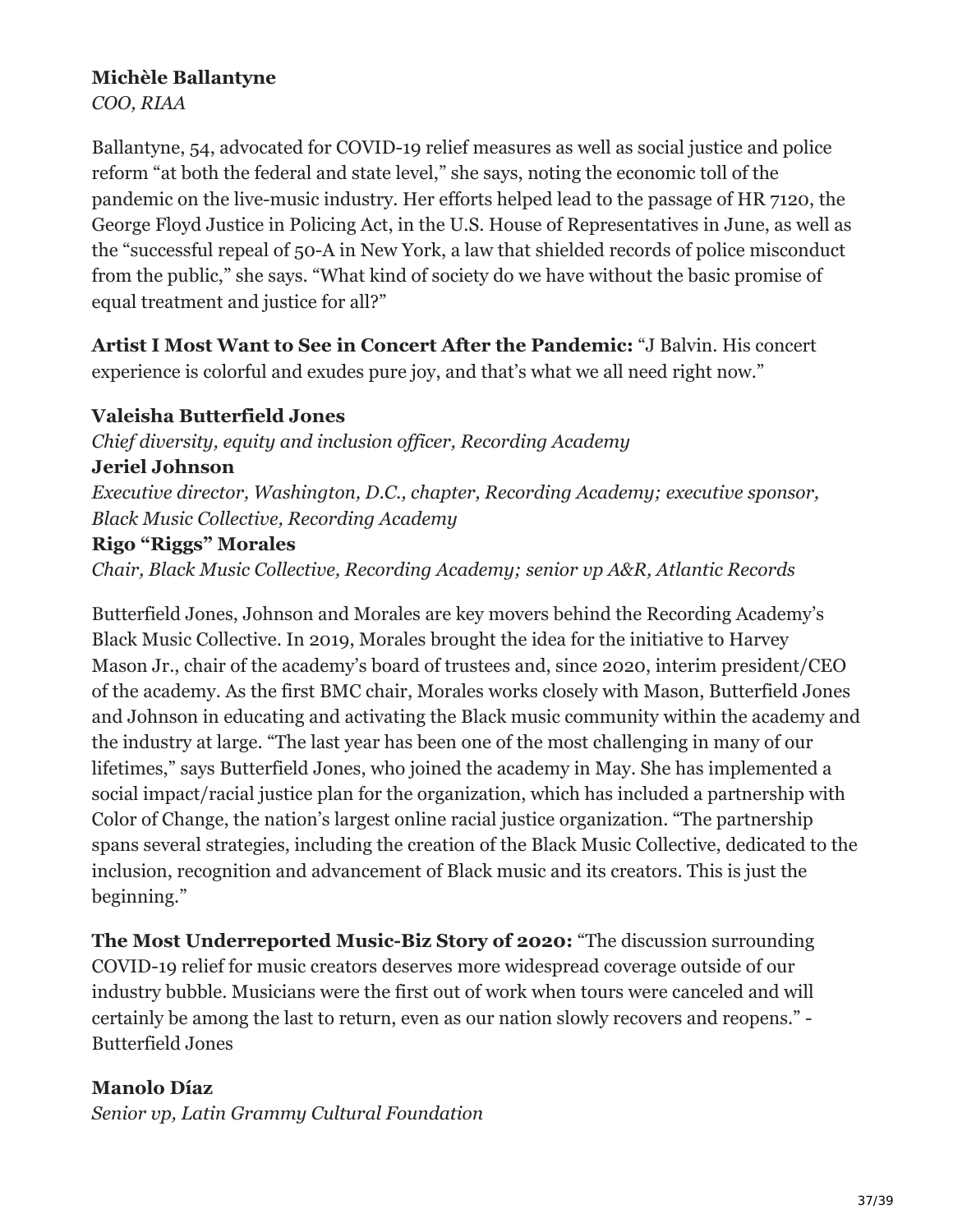With schools closed and philanthropic events canceled, the Latin Grammy Cultural Foundation still awarded \$900,000 in music scholarships to Latino students around the world, as well as \$60,000 in instrument donations and \$20,000 in research and preservation grants. "Education is more essential than ever," says Díaz. Artists including Juanes and Enrique Iglesias have sympathized with and supported the foundation's mission. During Díaz's tenure over the past six years, the foundation has helped 255 students and distributed \$5.8 million in scholarships, grants and donations. "With creativity and love, we were able to fulfill many virtual initiatives," says Díaz. "No scholarship recipient stopped receiving our financial support."

**President Biden Must Focus On:** "Protection and fairness to benefit music creators. The U.S. is, perhaps, one of the worst economic environments in the world for composers and performers."

# **Portia Sabin**

#### *President, Music Business Association*

Sabin took on leadership of the Music Business Association just six months before live events shut down and proceeded to help coordinate over 40 online sessions to "amplify diverse voices in the music industry," she says. "The music business was built on the art of Black musicians and thus is uniquely poised to lead in lifting up Black voices, executives and artists if we have the collective will to do it," says Sabin. "Diversity must become the norm in our industry and not an anomaly or a temporary fix. We can't ever go back to an industry where panels, boards and decision-makers are exclusively white men."

**The Most Underreported Music-Biz Story of 2020:** "Article 17 of the European Copyright Directive coming into effect" in 2021, which will make it easier for rights holders to protect their work online.

#### **Stacy L. Smith**

*Founder, USC Annenberg Inclusion Initiative*

Smith's work guiding the University of Southern California's Annenberg Inclusion Initiative has revealed massive gender inequalities in the music industry in its landmark studies. Now, with racial justice at the fore, she says, "We have renewed our commitment to support the voices of women — particularly women of color — in all facets of entertainment." That means the group has "accelerated our emphasis on studying executives of color in the music business with our long-term partners at Universal Music Group," she adds. One bright spot from the initiative's past work: "We are starting to see gains for women songwriters."

**President Biden Must Focus On:** "Economic recovery. Racial justice. Climate change. And I am most interested in seeing Vice President Kamala Harris take on yet another mantle of leadership."